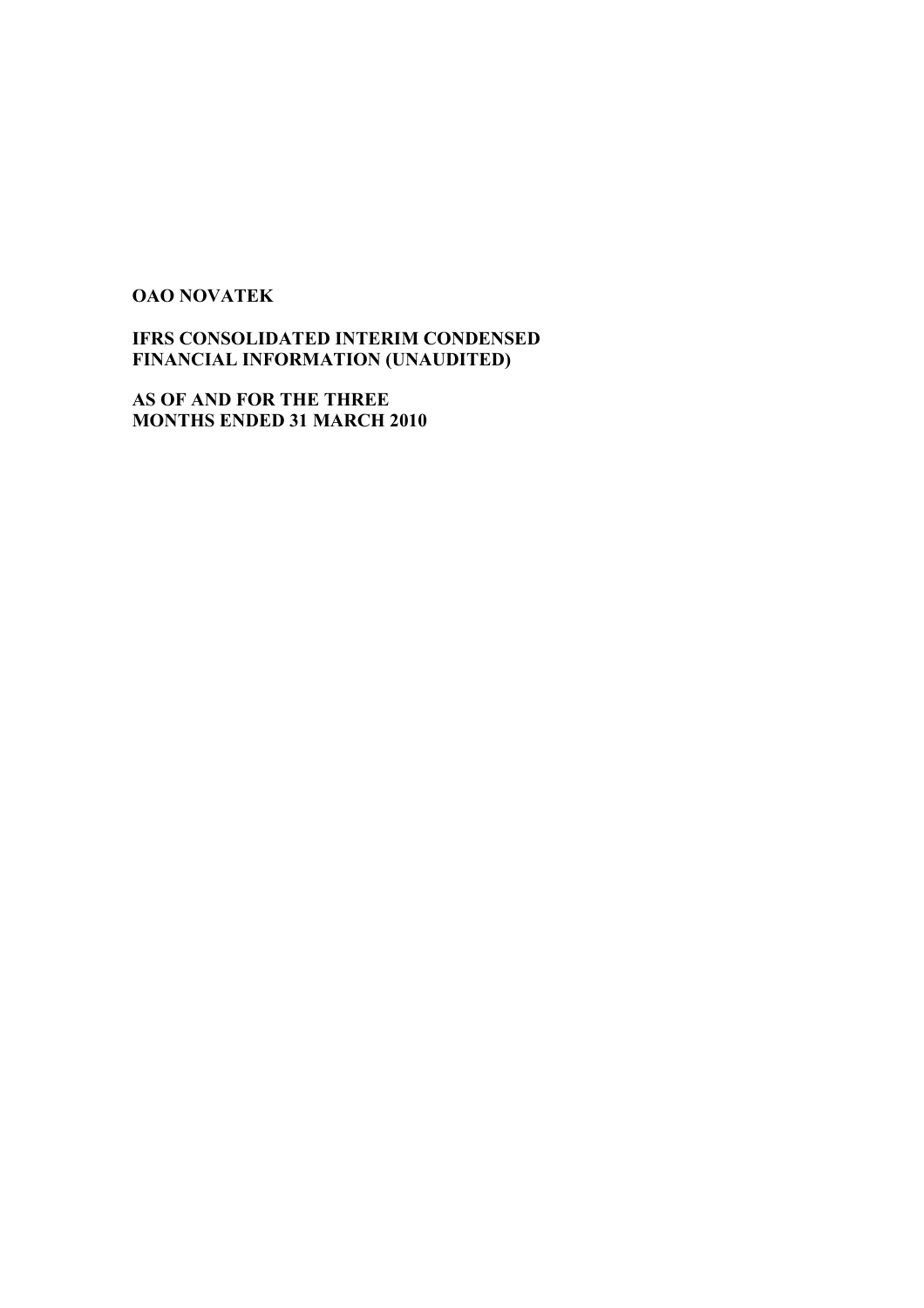| Review Report of Auditor                                                               | 3              |
|----------------------------------------------------------------------------------------|----------------|
| Consolidated Interim Condensed Statement of Financial Position (unaudited)             | $\overline{4}$ |
| Consolidated Interim Condensed Statement of Income (unaudited)                         | 5              |
| Consolidated Interim Condensed Statement of Cash Flows (unaudited)                     | 6              |
| Consolidated Interim Condensed Statement of Comprehensive Income (unaudited)           | 7              |
| Consolidated Interim Condensed Statement of Changes in Equity (unaudited)              | 8              |
| Selected notes to the Consolidated Interim Condensed Financial Information (unaudited) | $9 - 34$       |
| <b>Contact Information</b>                                                             | 35             |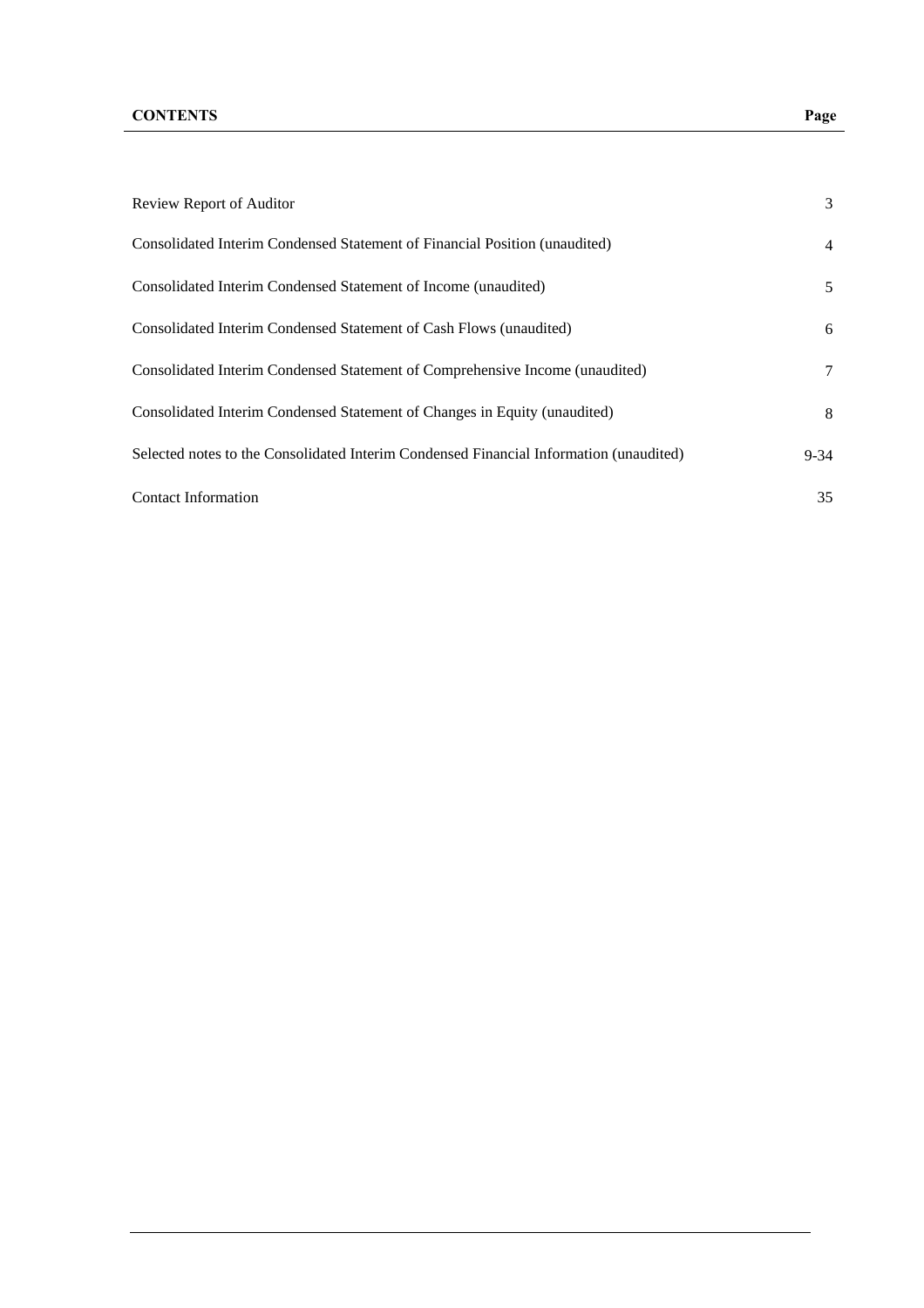# **PRICEWATERHOUSE COOPERS &**

**ZAO PricewaterhouseCoopers Audit** White Square Office Center 10 Butyrsky Val Moscow, Russia, 125047 Telephone +7 (495) 967 6000 Fax +7 (495) 967 6001 www.pwc.ru

## REPORT ON REVIEW OF CONSOLIDATED INTERIM CONDENSED **FINANCIAL INFORMATION**

To the shareholders and Board of Directors of OAO NOVATEK

### *<u>Introduction</u>*

We have reviewed the accompanying consolidated interim condensed statement of financial  $1.$ position of OAO NOVATEK and its subsidiaries (the "Group") as of 31 March 2010 and the related consolidated interim condensed statements of income, cash flows, comprehensive income and changes in equity for the three months then ended. Management is responsible for the preparation and presentation of this consolidated interim condensed financial information as set out on pages 4 to 34 in accordance with International Accounting Standard No. 34, Interim Financial Reporting. Our responsibility is to express a conclusion on this consolidated interim condensed financial information based on our review.

## **Scope of Review**

We conducted our review in accordance with International Standard on Review Engagements  $2.$ No. 2410, Review of Interim Financial Information Performed by the Independent Auditor of the Entity. A review of consolidated interim condensed financial information consists of making inquiries, primarily of persons responsible for financial and accounting matters, and applying

analytical and other review procedures. A review is substantially less in scope than an audit conducted in accordance with International Standards on Auditing and consequently does not enable us to obtain assurance that we would become aware of all significant matters that might be identified in an audit. Accordingly, we do not express an audit opinion.

## Conclusion

Based on our review, nothing has come to our attention that causes us to believe that the 3. accompanying consolidated interim condensed financial information is not prepared, in all material respects, in accordance with International Accounting Standard No. 34, Interim Financial Reporting.

2AO Prienstohancoopers Andit

Moscow, Russian Federation 12 May 2010

The firm is an authorized licensee of the tradename and logo of PricewaterhouseCoopers.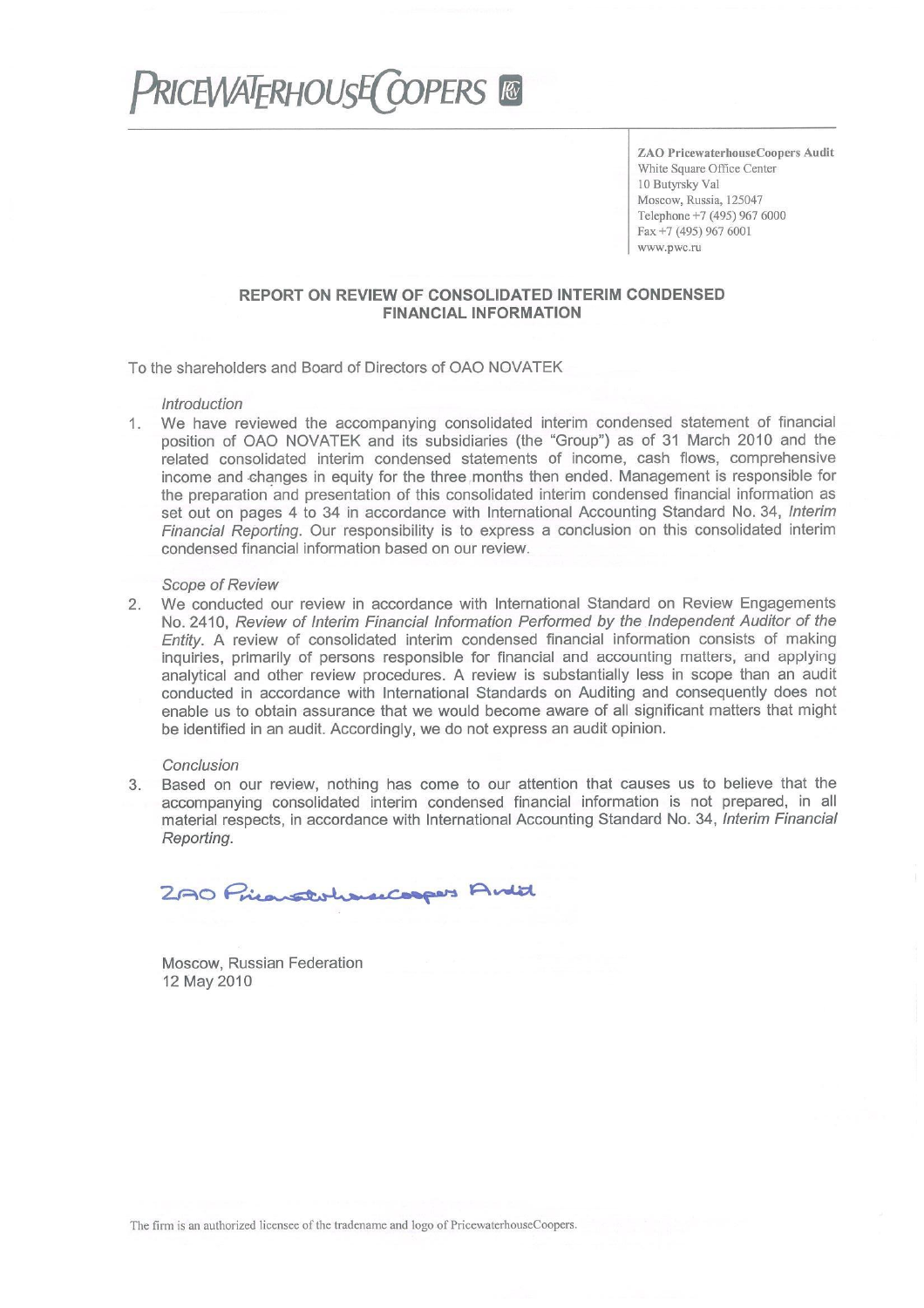## **OAO NOVATEK** Consolidated Interim Condensed Statement of Financial Position (unaudited) (in millions of Russian roubles)

|                                                                                                                                                                                                                        | <b>Notes</b> |                                                    | At 31 March 2010 At 31 December 2009               |
|------------------------------------------------------------------------------------------------------------------------------------------------------------------------------------------------------------------------|--------------|----------------------------------------------------|----------------------------------------------------|
| <b>ASSETS</b>                                                                                                                                                                                                          |              |                                                    |                                                    |
| <b>Non-current assets</b><br>Property, plant and equipment<br>Investments in associates<br>Long-term loans and receivables                                                                                             | 5            | 172,494<br>1,297<br>1,041                          | 161,448<br>1,214<br>933                            |
| Other non-current assets                                                                                                                                                                                               |              | 2,299                                              | 2,669                                              |
| <b>Total non-current assets</b>                                                                                                                                                                                        |              | 177,131                                            | 166,264                                            |
| <b>Current assets</b><br>Inventories<br>Current income tax prepayments<br>Trade and other receivables<br>Prepayments and other current assets<br>Cash and cash equivalents<br><b>Total current assets</b>              |              | 2,180<br>986<br>6,643<br>6,515<br>11,460<br>27,784 | 1,790<br>241<br>8,504<br>5,800<br>10,532<br>26,867 |
| Assets held for sale                                                                                                                                                                                                   |              |                                                    | 508                                                |
| <b>Total assets</b>                                                                                                                                                                                                    |              | 204,915                                            | 193,639                                            |
| <b>LIABILITIES AND EQUITY</b>                                                                                                                                                                                          |              |                                                    |                                                    |
| <b>Non-current liabilities</b><br>Long-term debt<br>Deferred income tax liabilities<br>Other non-current liabilities<br>Asset retirement obligations                                                                   | 6            | 15,247<br>8,830<br>3,017<br>2,486                  | 23,876<br>7,460<br>3,034<br>2,232                  |
| <b>Total non-current liabilities</b>                                                                                                                                                                                   |              | 29,580                                             | 36,602                                             |
| <b>Current liabilities</b><br>Short-term debt and current portion of long-term debt<br>Trade payables and accrued liabilities<br>Current income tax payable<br>Other taxes payable<br><b>Total current liabilities</b> |              | 18,366<br>7,482<br>613<br>1,997<br>28,458          | 13,827<br>7,335<br>386<br>2,045<br>23,593          |
| Liabilities associated with assets held for sale                                                                                                                                                                       |              |                                                    | 4                                                  |
| <b>Total liabilities</b>                                                                                                                                                                                               |              | 58,038                                             | 60,199                                             |
| Equity attributable to OAO NOVATEK shareholders<br>Ordinary share capital<br>Treasury shares<br>Additional paid-in capital                                                                                             |              | 393<br>(599)<br>30,653                             | 393<br>(599)<br>30,609                             |
| Asset revaluation surplus on acquisitions<br>Currency translation differences<br>Retained earnings                                                                                                                     |              | 5,617<br>(127)<br>89,575                           | 5,617<br>(112)<br>78,393<br>114,301                |
| Total equity attributable to OAO NOVATEK shareholders                                                                                                                                                                  |              | 125,512                                            |                                                    |
| Non-controlling interest                                                                                                                                                                                               |              | 21,365                                             | 19,139                                             |
| <b>Total equity</b>                                                                                                                                                                                                    |              | 146,877                                            | 133,440                                            |
| <b>Total liabilities and equity</b>                                                                                                                                                                                    |              | 204,915                                            | 193,639                                            |

The accompanying notes are an integral part of this consolidated interim condensed financial information.

 $\overline{4}$ 

Approved for issue and signed on behalf of the Board of Directors on 12 May 2010:

L. Mikhelson

General Director

M. Gyetvay Financial Durector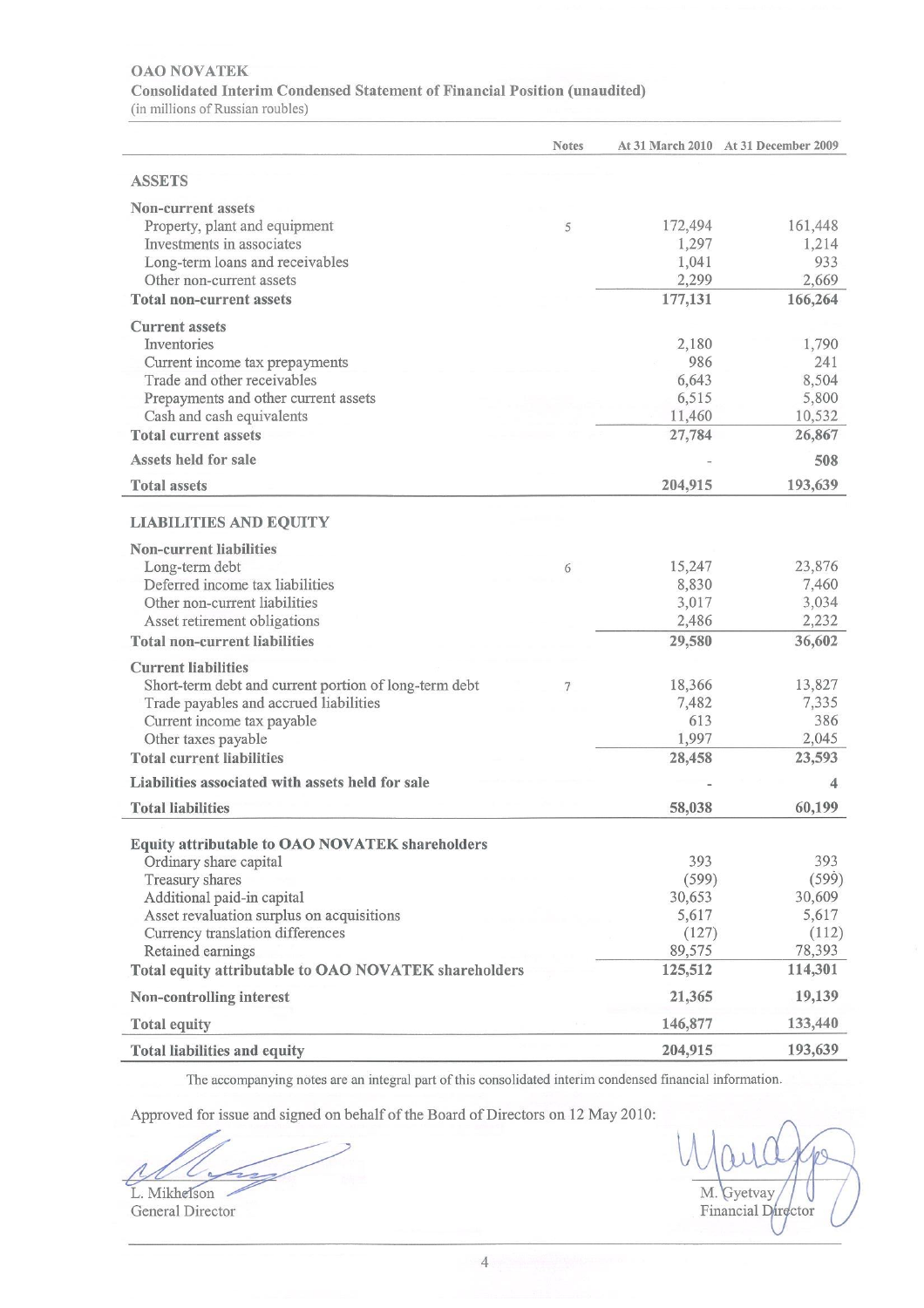#### **OAO NOVATEK Consolidated Interim Condensed Statement of Income (unaudited)**

(in millions of Russian roubles, except for share and per share amounts)

|                                                              |              | Three months ended 31 March: |           |
|--------------------------------------------------------------|--------------|------------------------------|-----------|
|                                                              | <b>Notes</b> | 2010                         | 2009      |
| <b>Revenues</b>                                              |              |                              |           |
| Oil and gas sales                                            | 10           | 27,237                       | 16,316    |
| Sales of polymer and insulation tape                         |              | 469                          | 397       |
| Other revenues                                               |              | 36                           | 268       |
|                                                              |              |                              |           |
| <b>Total revenues</b>                                        |              | 27,742                       | 16,981    |
| <b>Operating expenses</b>                                    |              |                              |           |
| <b>Transportation expenses</b>                               | 11           | (9,063)                      | (5,273)   |
| Taxes other than income tax                                  | 12           | (2, 424)                     | (1,921)   |
| Depreciation, depletion and amortization                     |              | (1,602)                      | (1,182)   |
| Materials, services and other                                |              | (1,548)                      | (1, 492)  |
| General and administrative expenses                          |              | (1, 463)                     | (1,100)   |
| <b>Exploration</b> expenses                                  |              | (131)                        | (99)      |
| Purchases of natural gas and liquid hydrocarbons             |              | (38)                         | (293)     |
| Net impairment (expense) reversal                            |              | (26)                         | 1         |
| Change in natural gas, liquid hydrocarbons,                  |              |                              |           |
| polymer products and work-in-progress                        |              | 348                          | (20)      |
| <b>Total operating expenses</b>                              |              | (15, 947)                    | (11, 379) |
|                                                              |              |                              |           |
| Net gain on disposal of interest in subsidiaries             |              | 1,583                        |           |
| Other operating income (loss)                                |              | (5)                          | 57        |
|                                                              |              |                              |           |
| <b>Profit from operations</b>                                |              | 13,373                       | 5,659     |
| Finance income (expense)                                     |              |                              |           |
| Interest expense                                             |              | (149)                        | (63)      |
| Interest income                                              |              | 115                          | 180       |
| Foreign exchange gain (loss)                                 |              | 646                          | (3,025)   |
| Total finance income (expense)                               |              | 612                          | (2,908)   |
|                                                              |              |                              |           |
| Share of profit (loss) of associates, net of income tax      |              | (1)                          | (16)      |
|                                                              |              |                              |           |
| Profit before income tax                                     |              | 13,984                       | 2,735     |
| Income tax expense                                           |              |                              |           |
| Current income tax expense                                   |              | (1,992)                      | (477)     |
| Net deferred income tax expense                              |              | (916)                        | (119)     |
| Total income tax expense                                     |              | (2,908)                      | (596)     |
| Profit (loss)                                                |              | 11,076                       | 2,139     |
|                                                              |              |                              |           |
| Profit (loss) attributable to:                               |              |                              |           |
| Non-controlling interest                                     |              | (106)                        | 5         |
| <b>Shareholders of OAO NOVATEK</b>                           |              | 11,182                       | 2,134     |
|                                                              |              |                              |           |
| Basic and diluted earnings per share (in Russian roubles)    |              | 3.69                         | 0.70      |
| Weighted average number of shares outstanding (in thousands) |              | 3,032,114                    | 3,032,114 |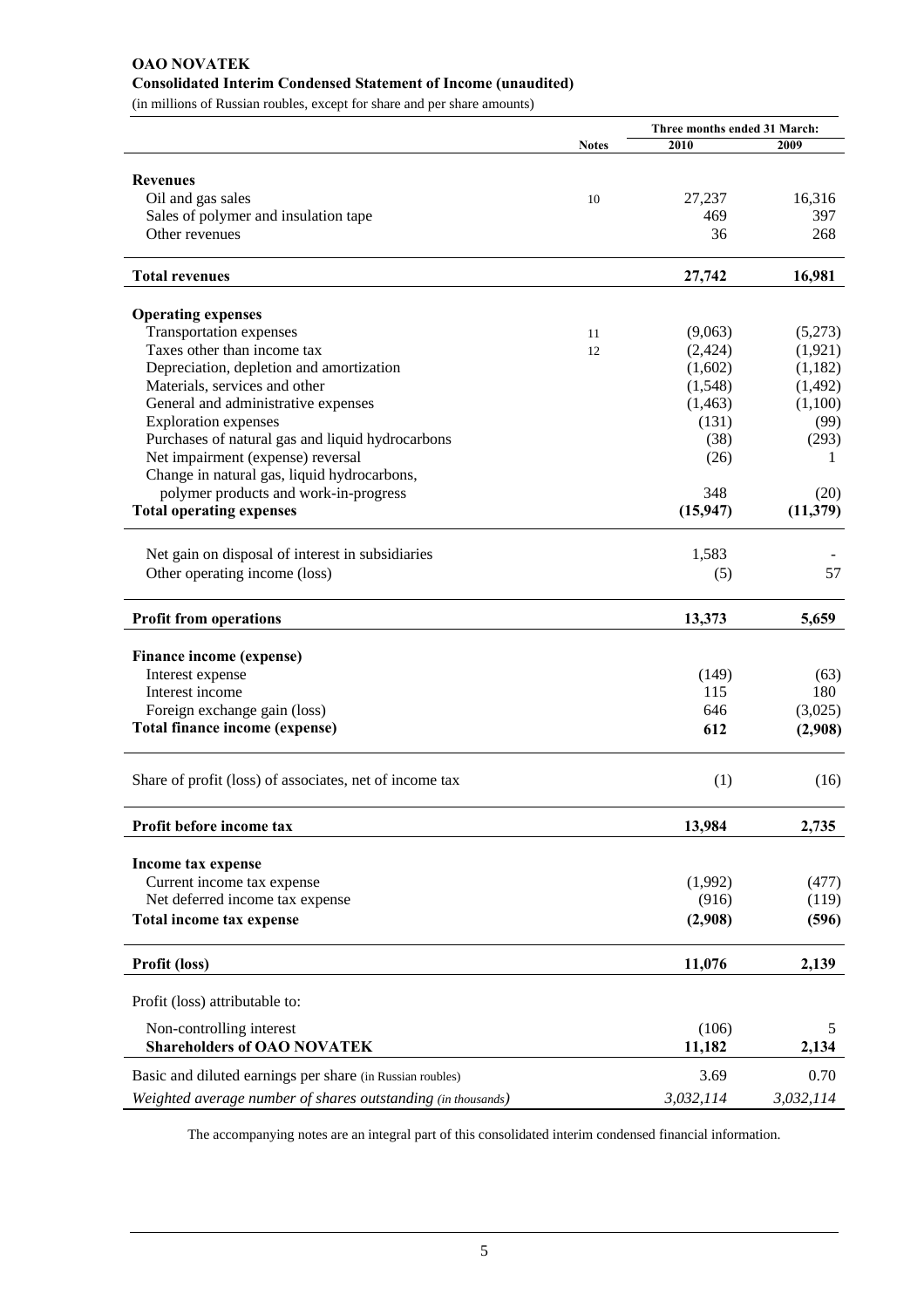#### **OAO NOVATEK Consolidated Interim Condensed Statement of Cash Flows (unaudited)**

(in millions of Russian roubles)

|                                                                             |              | Three months ended 31 March |         |  |
|-----------------------------------------------------------------------------|--------------|-----------------------------|---------|--|
|                                                                             | <b>Notes</b> | 2010                        | 2009    |  |
| Profit before income tax                                                    |              | 13,984                      | 2,735   |  |
| Adjustments to profit before income tax:                                    |              |                             |         |  |
| Depreciation, depletion and amortization                                    |              | 1,638                       | 1,217   |  |
| Net impairment expense                                                      |              | 26                          | (1)     |  |
| Net foreign exchange loss (gain)                                            |              | (646)                       | 3,025   |  |
| Net loss (gain) on disposal of assets                                       |              | (1,563)                     |         |  |
| Interest expense                                                            |              | 149                         | 63      |  |
| Interest income                                                             |              | (115)                       | (180)   |  |
| Share of loss (profit) in associates, net of income tax                     |              | 1                           | 16      |  |
| Net change in other non-current assets                                      |              | 6                           | 49      |  |
| Share-based compensation                                                    |              | 44                          | 44      |  |
|                                                                             | 16           | 20                          |         |  |
| Other adjustments                                                           |              |                             | (46)    |  |
| <b>Working capital changes</b>                                              |              |                             |         |  |
| Decrease (increase) in trade and other receivables, prepayments             |              |                             |         |  |
| and other current assets                                                    |              | 1,609                       | 1,846   |  |
| Decrease (increase) in inventories                                          |              | (389)                       | 108     |  |
| Increase (decrease) in trade payables and accrued liabilities,              |              |                             |         |  |
| excluding interest and dividends                                            |              | (9)                         | (1,404) |  |
| Increase (decrease) in other taxes payable                                  |              | (48)                        | (150)   |  |
| Total effect of working capital changes                                     |              | 1,163                       | 400     |  |
| Income taxes paid                                                           |              | (2,253)                     | (1,890) |  |
| Net cash provided by operating activities                                   |              | 12,454                      | 5,432   |  |
| <b>Cash flows from investing activities</b>                                 |              |                             |         |  |
| Purchases of property, plant and equipment                                  |              | (4,578)                     | (3,553) |  |
| Purchases of inventories intended for construction                          |              |                             | (244)   |  |
| Additional capital contribution, acquisition of subsidiaries and            |              |                             |         |  |
| associates net of cash acquired                                             |              | (1,286)                     |         |  |
| Proceeds from disposals of assets, subsidiaries and associates net          |              |                             |         |  |
| of cash disposed                                                            |              | 628                         |         |  |
| Interest paid and capitalized                                               |              | (523)                       | (289)   |  |
| Loans provided                                                              |              | (137)                       |         |  |
| Repayments of loans provided                                                |              | (621)                       |         |  |
| Interest received                                                           |              | 50                          | 109     |  |
|                                                                             |              |                             |         |  |
| Net cash (used for) provided by investing activities                        |              | (6, 467)                    | (3,977) |  |
| <b>Cash flows from financing activities</b>                                 |              |                             |         |  |
| Repayments of long-term debt                                                |              | (3,394)                     | (46)    |  |
| Repayments of short-term debt                                               |              | (1,229)                     |         |  |
| Interest paid                                                               |              | (258)                       | (37)    |  |
| Dividends paid                                                              |              | (14)                        |         |  |
| Net cash (used for) provided by financing activities                        |              | (4,895)                     | (83)    |  |
| Net effect of exchange rate changes on cash, cash equivalents               |              |                             |         |  |
| and bank overdrafts                                                         |              | (112)                       | 1,238   |  |
| Net increase (decrease) in cash, cash equivalents and bank overdrafts       |              | 980                         | 2,610   |  |
| Cash and cash equivalents at beginning of the period                        |              | 10,532                      | 10,991  |  |
| Net decrease (increase) in cash and cash equivalents reclassified to assets |              |                             |         |  |
| classified as held for sale                                                 |              | (52)                        | 25      |  |
| Cash, cash equivalents and bank overdrafts at end of the period             |              | 11,460                      | 13,626  |  |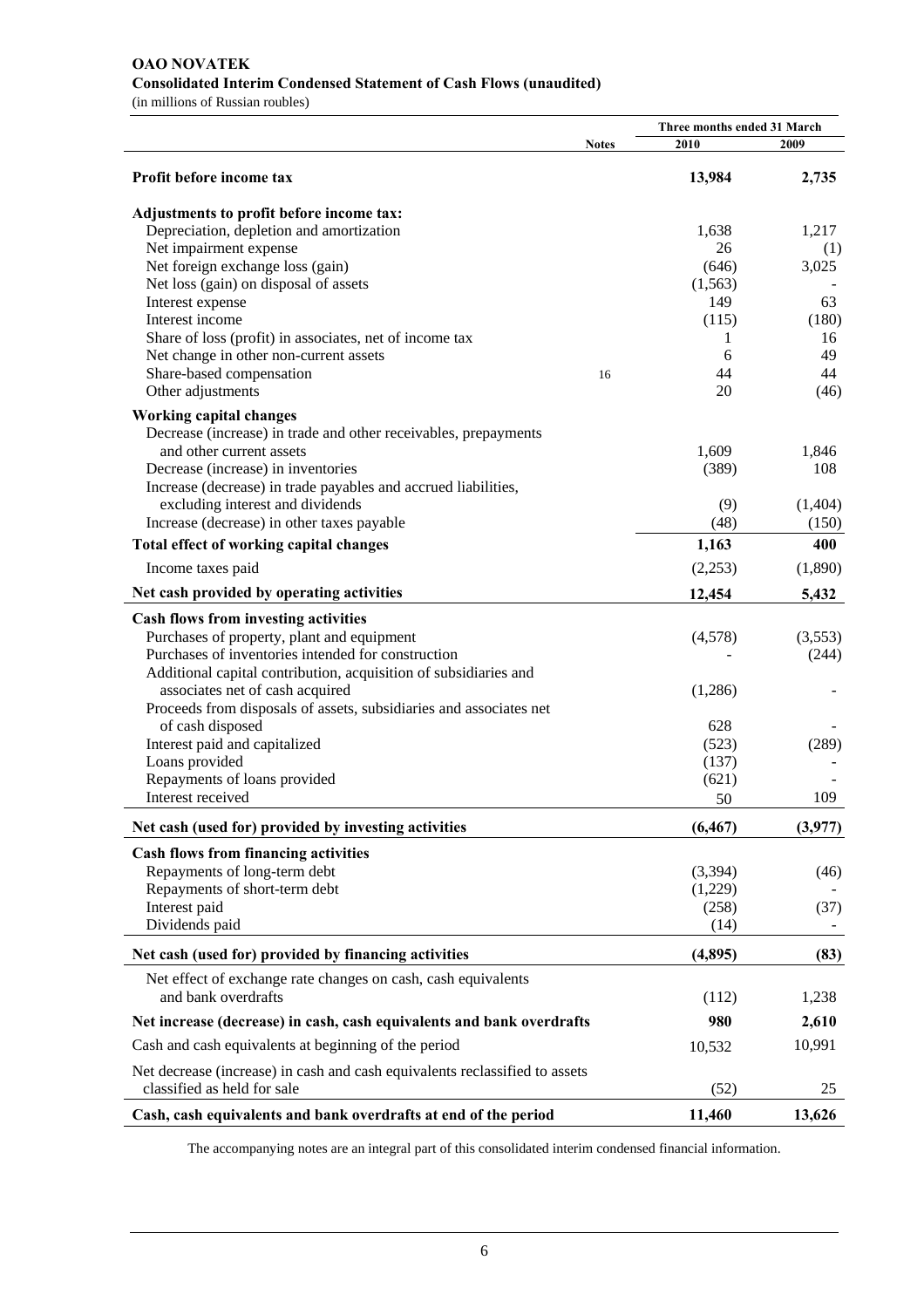#### **OAO NOVATEK Consolidated Interim Condensed Statement of Comprehensive Income (unaudited)**  (in millions of Russian roubles)

 **Three months ended 31 March: Notes** 2010 2009 **Other comprehensive income (loss) after income tax:** Currency translation differences (15) 37 Other comprehensive income (loss) 37 **Profit (loss)** 11,076 2,139 Total comprehensive income 2,176 **11,061** 2,176 Total comprehensive income (loss) attributable to: Non-controlling interest (106) 5 **Shareholders of OAO NOVATEK 11,167** 2,171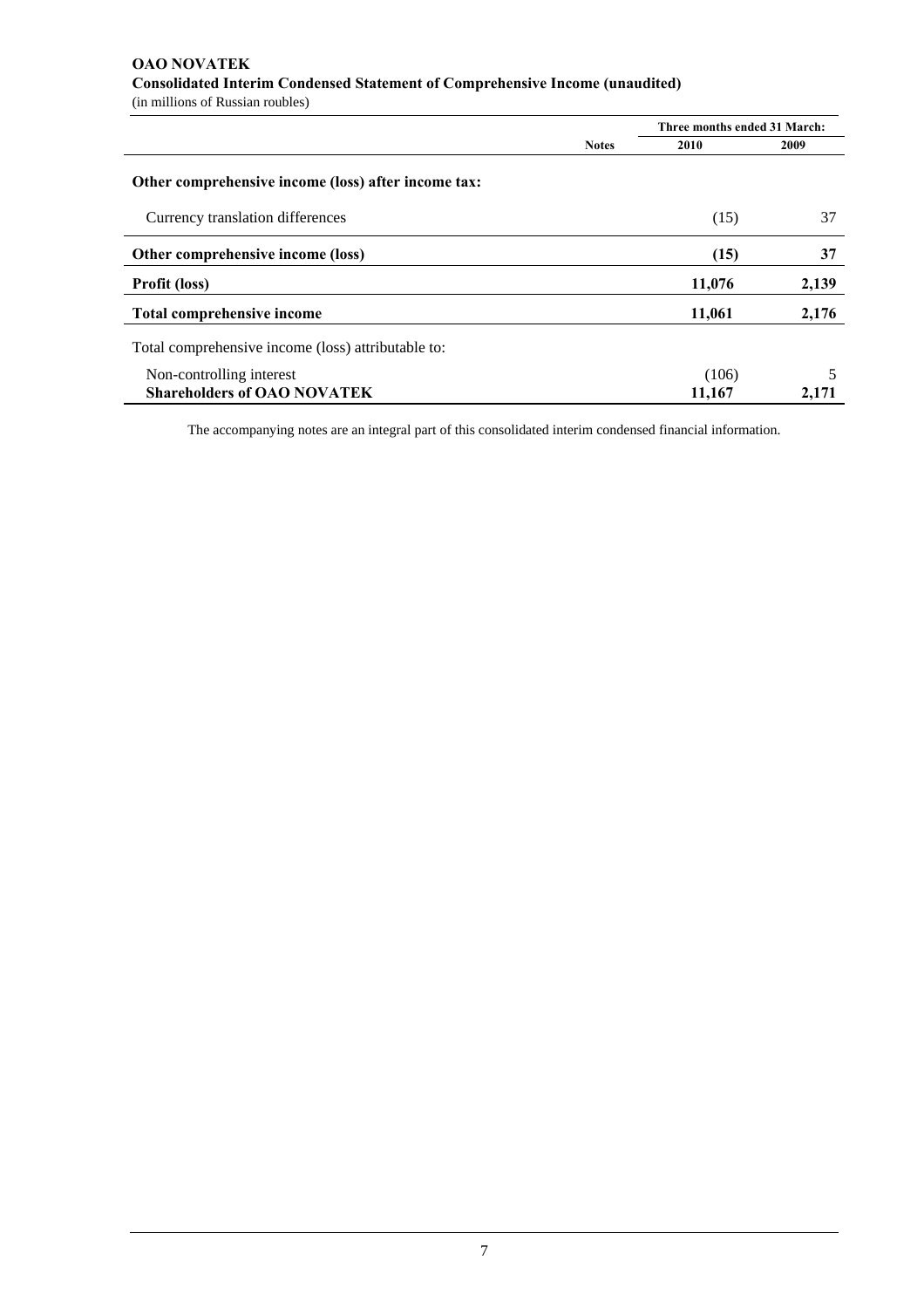#### **OAO NOVATEK Consolidated Interim Condensed Statement of Changes in Equity (unaudited)**

(in millions of Russian roubles, except for number of shares)

|                                                    | <b>Number</b><br>of ordinary<br>shares<br>(in thousands) | Ordinary<br>share<br>capital | <b>Treasury</b><br>shares | <b>Additional</b><br>paid-in<br>capital | Asset<br>revaluation<br>surplus on<br>acquisitions | Currency<br>translation<br>differences | Retained<br>earnings | <b>Equity</b><br>attributable to<br><b>OAO</b><br><b>NOVATEK</b><br>shareholders | Non-<br>controlling<br>interest | <b>Total</b><br>equity |
|----------------------------------------------------|----------------------------------------------------------|------------------------------|---------------------------|-----------------------------------------|----------------------------------------------------|----------------------------------------|----------------------|----------------------------------------------------------------------------------|---------------------------------|------------------------|
| For the three months ended 31 March 2009           |                                                          |                              |                           |                                         |                                                    |                                        |                      |                                                                                  |                                 |                        |
| 1 January 2009                                     | 3,032,114                                                | 393                          | (599)                     | 30,433                                  | 5,617                                              | (91)                                   | 60,316               | 96,069                                                                           | 571                             | 96,640                 |
| Currency translation<br>differences                |                                                          |                              |                           |                                         |                                                    | 37                                     |                      | 37                                                                               | $\blacksquare$                  | 37                     |
| Profit (loss)                                      |                                                          |                              |                           |                                         |                                                    | $\sim$                                 | 2,134                | 2,134                                                                            | 5                               | 2,139                  |
| Total comprehensive income                         |                                                          |                              | $\sim$                    |                                         |                                                    | 37                                     | 2,134                | 2,171                                                                            | 5                               | 2,176                  |
| Share-based compensation<br>funded by shareholders |                                                          |                              |                           | 44                                      |                                                    |                                        | $\sim$               | 44                                                                               | $\ddot{\phantom{1}}$            | 44                     |
| 31 March 2009                                      | 3,032,114                                                | 393                          | (599)                     | 30,477                                  | 5,617                                              | (54)                                   | 62,450               | 98,284                                                                           | 576                             | 98,860                 |
| For the three months ended 31 March 2010           |                                                          |                              |                           |                                         |                                                    |                                        |                      |                                                                                  |                                 |                        |
| 1 January 2010                                     | 3,032,114                                                | 393                          | (599)                     | 30,609                                  | 5,617                                              | (112)                                  | 78,393               | 114,301                                                                          | 19,139                          | 133,440                |
| Currency translation<br>differences                |                                                          |                              |                           |                                         |                                                    | (15)                                   |                      | (15)                                                                             |                                 | (15)                   |
| Profit (loss)                                      |                                                          |                              | $\overline{\phantom{a}}$  | $\overline{a}$                          |                                                    | $\blacksquare$                         | 11,182               | 11,182                                                                           | (106)                           | 11,076                 |
| Total comprehensive income                         | $\overline{\phantom{a}}$                                 | $\overline{\phantom{a}}$     | $\overline{\phantom{a}}$  | $\overline{\phantom{a}}$                | $\blacksquare$                                     | (15)                                   | 11,182               | 11,167                                                                           | (106)                           | 11,061                 |
| Acquisition of subsidiaries                        |                                                          |                              |                           |                                         |                                                    |                                        |                      | $\overline{a}$                                                                   | 2,413                           | 2,413                  |
| Disposal of subsidiaries                           |                                                          |                              |                           |                                         |                                                    |                                        |                      |                                                                                  | (81)                            | (81)                   |
| Share-based compensation<br>funded by shareholders |                                                          |                              |                           | 44                                      |                                                    |                                        |                      | 44                                                                               |                                 | 44                     |
| 31 March 2010                                      | 3,032,114                                                | 393                          | (599)                     | 30,653                                  | 5,617                                              | (127)                                  | 89,575               | 125,512                                                                          | 21,365                          | 146,877                |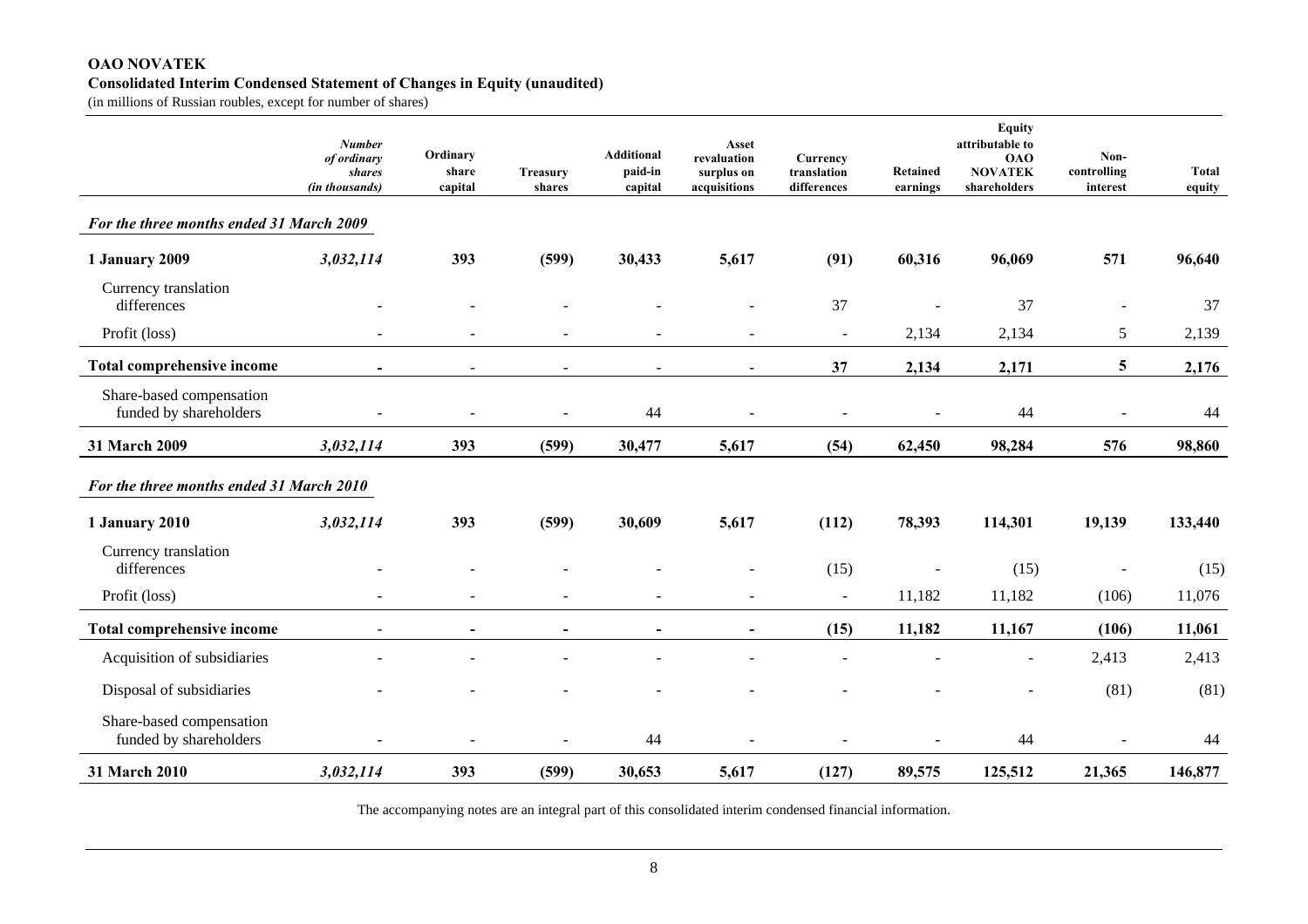#### **1 ORGANISATION AND PRINCIPAL ACTIVITIES**

OAO NOVATEK (hereinafter referred to as "NOVATEK") and its subsidiaries (hereinafter jointly referred to as the "Group") is an independent oil and gas company engaged in the acquisition, exploration, development, production and processing of hydrocarbons with its core operations of oil and gas properties located and incorporated in the Yamal-Nenets Autonomous Region ("YNAO") of the Russian Federation.

The Group sells its natural gas on the Russian domestic market at both regulated and unregulated market prices; however, the majority of natural gas sold on the domestic market is sold at prices regulated by the Federal Tariff Service, a governmental agency. The Group's stable gas condensate and crude oil sales are sold on both the Russian domestic and international markets, and are subject to fluctuations in benchmark crude oil prices. Additionally, the Group's natural gas sales fluctuate on a seasonal basis due mostly to Russian weather conditions, with sales peaking in the winter months of December and January and decreasing in the summer months of July and August. The Group's liquids sales volumes comprising stable gas condensate, crude oil and oil products remain relatively stable from period to period.

#### **2 BASIS OF PRESENTATION**

The consolidated interim condensed financial information has been prepared in accordance with International Accounting Standard No. 34, *Interim Financial Reporting*. This consolidated interim condensed financial information should be read in conjunction with the Group's consolidated financial statements for the year ended 31 December 2009 prepared in accordance with International Financial Reporting Standards ("IFRS"). The 31 December 2009 consolidated interim condensed statement of financial position data has been derived from the audited consolidated financial statements.

*Use of estimates and judgments.* The critical accounting estimates and judgments followed by the Group in the preparation of consolidated interim condensed financial information are consistent with those disclosed in the audited consolidated financial statements for the year ended 31 December 2009. Estimates have principally been made in respect to useful lives of property, plant and equipment, fair values of assets and liabilities, deferred income taxes, estimation of oil and gas reserves, impairment provisions, pension obligations and assets retirement obligations.

Management reviews these estimates and judgments on a continuous basis, by reference to past experiences and other factors considered as reasonable which form the basis for assessing the book values of assets and liabilities. Adjustments to accounting estimates are recognized in the period in which the estimate is revised if the change affects only that period or in the period of the revision and subsequent periods, if both periods are affected. Actual results may differ from such estimates if different assumptions or circumstances apply; however, management considers that the effect of any changes in these estimates would not be significant.

*Functional and presentation currency.* Exchange rates used in preparation of these consolidated interim condensed financial information statements for the entities whose functional currency is not the Russian rouble were as follows:

|                                                    |                         |                     | Average rate for the three<br>months ended 31 March: |               |
|----------------------------------------------------|-------------------------|---------------------|------------------------------------------------------|---------------|
| <b>For one currency unit to one Russian rouble</b> | <b>At 31 March 2010</b> | At 31 December 2009 | 2010                                                 | 2009          |
| US dollar ("USD")<br>Polish Zloty ("PLN")          | 29.36<br>10.25          | 30.24<br>10.30      | 29.89<br>10.33                                       | 33.93<br>9.99 |

*Exchange rates, restrictions and controls.* The official rate of exchange of the Russian rouble to the US dollar at 31 March 2010 and 31 December 2009 was 29.36 and 30.24 Russian roubles to USD 1.00, respectively. The official rate of exchange of the Russian rouble to the Euro at 31 March 2010 and 31 December 2009 was 39.70 and 43.39 Russian roubles to 1.00 Euro, respectively. Any re-measurement of Russian rouble amounts to US dollars or any other currency should not be construed as a representation that such Russian rouble amounts have been, could be, or will in the future be converted into other currencies at these exchange rates.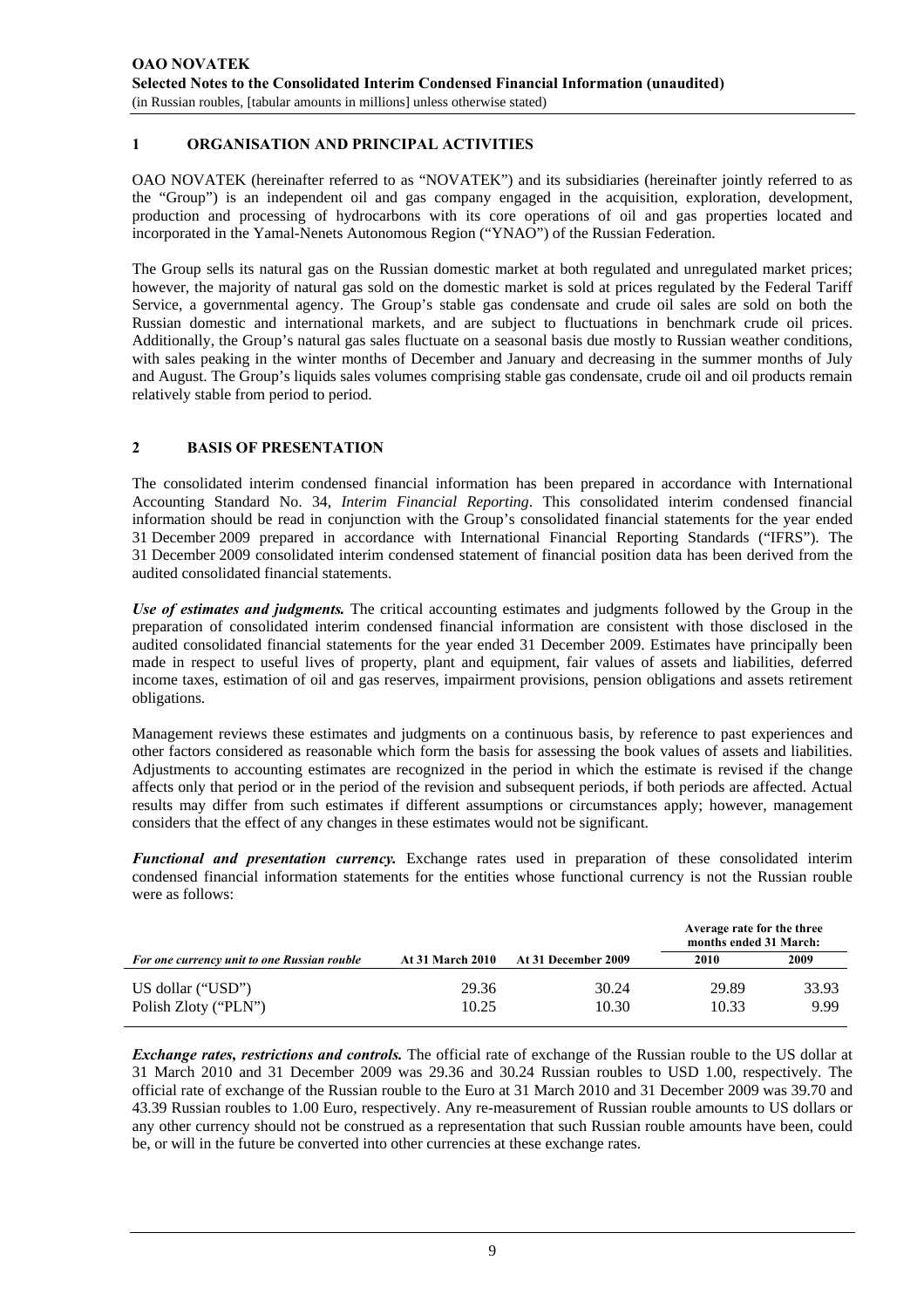#### **3 SUMMARY OF SIGNIFICANT ACCOUNTING POLICIES**

The principal accounting policies and methods of computation followed by the Group are consistent with those disclosed in the audited consolidated financial statements for the year ended 31 December 2009 with the exception of IFRS 3 *"Business Combinations"* (revised in January 2008) and IAS 27 *"Consolidated and Separate Financial Statements"* (revised January 2008). These are disclosed further in Note 19.

#### **4 ACQUISITIONS AND DISPOSALS**

#### *Disposal of participation interest in ZAO "Terneftegas"*

On 24 June 2009, NOVATEK and TOTAL E&P ACTIVITIES PETROLIERES ("TOTAL") signed a Heads of Agreement (the "Agreement") establishing the framework for joint cooperation in exploring and developing the Group's Termokarstovoye gas condensate field located in the YNAO.

The Agreement provides for the establishment of a joint venture through the acquisition, by TOTAL of a 49 percent participation interest in ZAO "Terneftegas" (formerly a limited liability company, OOO "Terneftegas"), a wholly-owned subsidiary of the Group and holder of the license for exploration and production of natural gas and gas condensate at the Termokarstovoye field. Under the terms and conditions of the Agreement, the joint venture has two years to complete exploration works and prepare a field development plan, with a final investment decision to proceed further to be taken in 2011.

In December 2009, the Group signed a Sales contract with Total Termokarstovoye B.V., an affiliate of TOTAL, for:

- sale of a 28 percent interest in ZAO "Terneftegas" for total consideration of USD 24.1 million, of which USD 16 million to be paid at the date of title transfer and the remaining USD 8.1 million (deferred payment) to be paid upon approval by TOTAL of the final investment decision; and
- further increase of TOTAL's equity share to 49 percent through a subscription to the entity's additional shares emission for total consideration of USD 18 million.

Executing the first arrangement, the Group transferred legal ownership of a 28 percent interest in ZAO "Terneftegas" to Total Termokarstovoye B.V. upon executing the first arrangement of the transaction in February 2010. In January 2010, prior to this transfer, ZAO "Terneftegas" registered with the Federal Service for Financial Markets (FSFM) for the approval and establishment of an additional shares emission to be acquired by TOTAL in accordance with the executed Sales and Purchase contract. At the date of issuing this financial information, the legal implementation of that arrangement has not been completed and the additional shares have not been formally registered by Total Termokarstovoye B.V. with the FSFM. However, based on the Agreement and the provisions of the Sales and Purchase contract, these two arrangements were accounted as a single transaction and in February 2010, the Group recorded a disposal of a 49 percent interest in ZAO "Terneftegas" for total consideration of RR 982 million realizing a gain of RR 1,466 million, net of associated income tax of RR 117 million.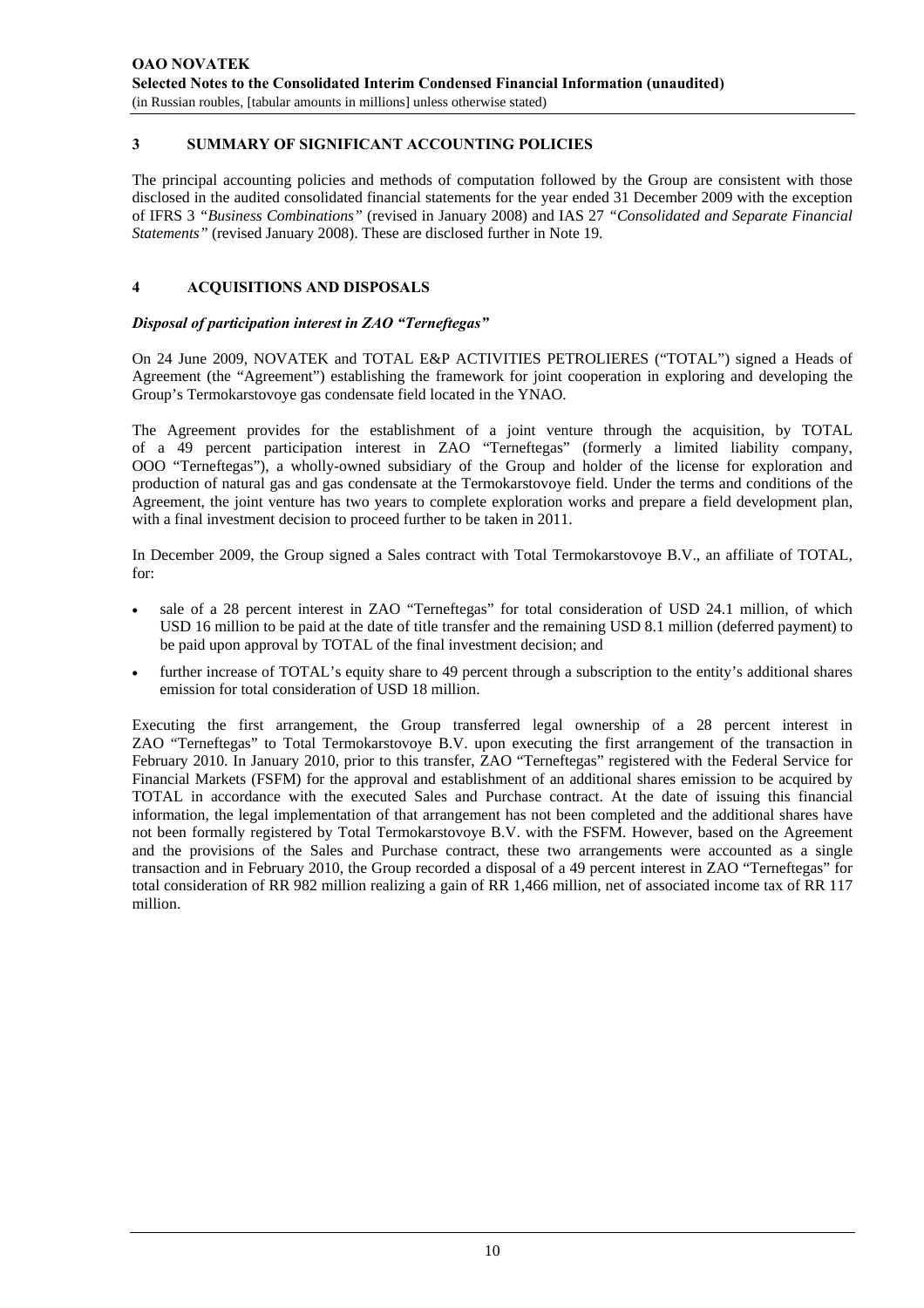#### **4 ACQUISITIONS AND DISPOSALS (CONTINUED)**

The following table summarizes the consideration details and shows the components of the gain from the sale of participation interest in ZAO "Terneftegas":

|                                                                                                                                     | <b>RR</b> million |
|-------------------------------------------------------------------------------------------------------------------------------------|-------------------|
| Cash                                                                                                                                | 483               |
| Receivable in respect of the deferred payment (USD 8.1 million at<br>exchange rate of RR 30.11 discounted at 5.1 percent per annum) | 222               |
| The Group's proportion in an additional shares emission proceeds<br>(51 percent of USD 18 million at exchange rate of RR 30.11)     | 277               |
| Total consideration                                                                                                                 | 982               |
| Less: carrying amount of the Group's interest in net assets                                                                         | (206)             |
| Revaluation of the retained investment in joint venture                                                                             | 807               |
| Gain on the sale of participation interest                                                                                          | 1,583             |

As described above, the Group retained a 51 percent interest in ZAO "Terneftegas"; however, the Agreement stipulates that key financial and operational decisions regarding its business shall be subject to unanimous approval by both participants and none of the participants have a preferential voting right. In February 2010, all operating bodies of the joint venture were established and the Group's effective control over ZAO "Terneftegas" ceased. As a result of these changes, the Group's interest in ZAO "Terneftegas" is subsequently accounted for using the equity method of accounting.

In accordance with IAS 27 *"Consolidated and Separate Financial Statements"*, the Group remeasured its retained investment in ZAO "Terneftegas" at fair value at the date of losing control, with the change in value of RR 807 million recognized as a part of the gain from disposal.

The following table reconciles the carrying value of ZAO "Terneftegas" prior to disposal and the carrying value of the retained investment in the entity recorded under the equity method of accounting in this financial information:

| ZAO "Terneftegas"                                                | <b>RR</b> million |
|------------------------------------------------------------------|-------------------|
| Carrying value of the net assets at disposal                     | 421               |
| The Group's proportion in an additional shares emission proceeds | 277               |
| Less: carrying amount of the Group's interest in net assets      | (206)             |
| Revaluation of the retained investment                           | 807               |
| The carrying value of investment in joint venture                | 1.299             |

Prior to the disposal, the Group included balances and results of the operations of the disposed subsidiary within "exploration, production and marketing" in the Group's segment information.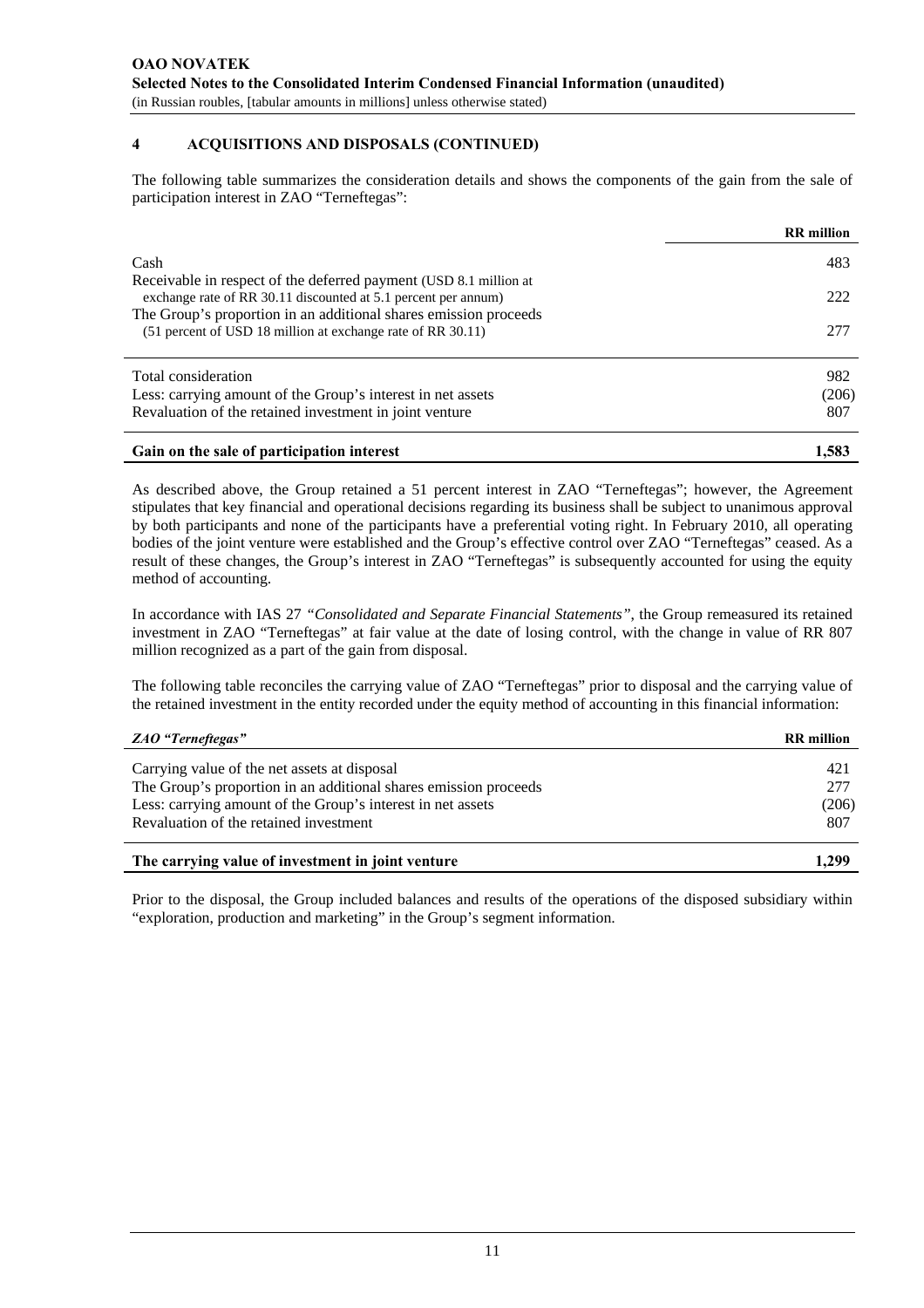#### **4 ACQUISITIONS AND DISPOSALS (CONTINUED)**

#### *Acquisition of an additional 26 percent participation interests in the associates*

On 15 February 2010, the Group increased its participation interests in OOO Oiltechproduct-Invest, OOO Petra Invest-M and OOO Tailiksneftegas, entities recorded as Associates to 51 percent through the acquisition of an additional 26 percent participation interests in each company. The total purchase consideration was RR 1,297 million, which were paid in cash upon signing the agreements. These entities are all exploration stage oil and gas companies and hold exploration licenses for the Sredne-Chaselskiy, Severo-Russkiy, Zapadno-Tazovskiy, Anomalniy and Severo-Yamsoveskiy license areas. These licenses expire in 2010 and 2013. The Group intends to receive production licenses for these fields based on the exploration activities performed to date.

All three entities have no notable operating activities up to and as at the purchase date and are all considered to be in their early exploration stage; consequently, this acquisition is outside the definition of business as defined in IFRS 3, *"Business Combinations".* The cost of the acquisition has been allocated based on the relative fair values of the assets (largely comprised of their respective mineral licenses), and liabilities of the companies acquired.

Recognized amounts of identifiable assets acquired and liabilities assumed are presented below.

|                               | 000<br>Oiltechproduct- | OOO Petra       | 000                    |         |
|-------------------------------|------------------------|-----------------|------------------------|---------|
| <b>RR</b> million             | Invest                 | <b>Invest-M</b> | <b>Tailiksneftegas</b> | Total   |
| Property, plant and equipment | 547                    | 369             | 959                    | 1,875   |
| Other non-financial assets    | 531                    | 199             | 314                    | 1,044   |
| Financial assets              | 190                    | 9               | 18                     | 217     |
| Short-term debt               | (769)                  | (519)           | (862)                  | (2,150) |
| Other financial liabilities   | (149)                  | (108)           | (203)                  | (460)   |
| Non-financial liabilities     | (147)                  | (39)            | (102)                  | (288)   |
| Total identifiable net assets |                        |                 |                        |         |
| (liabilities)                 | 203                    | (89)            | 124                    | 238     |

The following table shows the total cost of the acquired assets.

|                                        | 000<br>Oiltechproduct- | <b>OOO</b> Petra | 000                    |              |
|----------------------------------------|------------------------|------------------|------------------------|--------------|
| <b>RR</b> million                      | Invest                 | <b>Invest-M</b>  | <b>Tailiksneftegas</b> | <b>Total</b> |
| Carrying value of the 25 percent       |                        |                  |                        |              |
| participation interest                 | 438                    | 368              | 407                    | 1,213        |
| Purchase consideration for the         |                        |                  |                        |              |
| 26 percent participation interest      | 502                    | 380              | 415                    | 1,297        |
| Gross up for total value of the assets |                        |                  |                        |              |
| acquired                               | 903                    | 719              | 790                    | 2,412        |
| Less: identifiable net assets          |                        |                  |                        |              |
| (liabilities)                          | (203)                  | 89               | (124)                  | (238)        |
| Cost of the acquired assets            | 1.640                  | 1,556            | 1.488                  | 4,684        |

The financial and operational activities of OOO Oiltechproduct-Invest, OOO Petra Invest-M and OOO Tailiksneftegas were not material to the Group's revenues and results of operations for the three months ended 31 March 2010.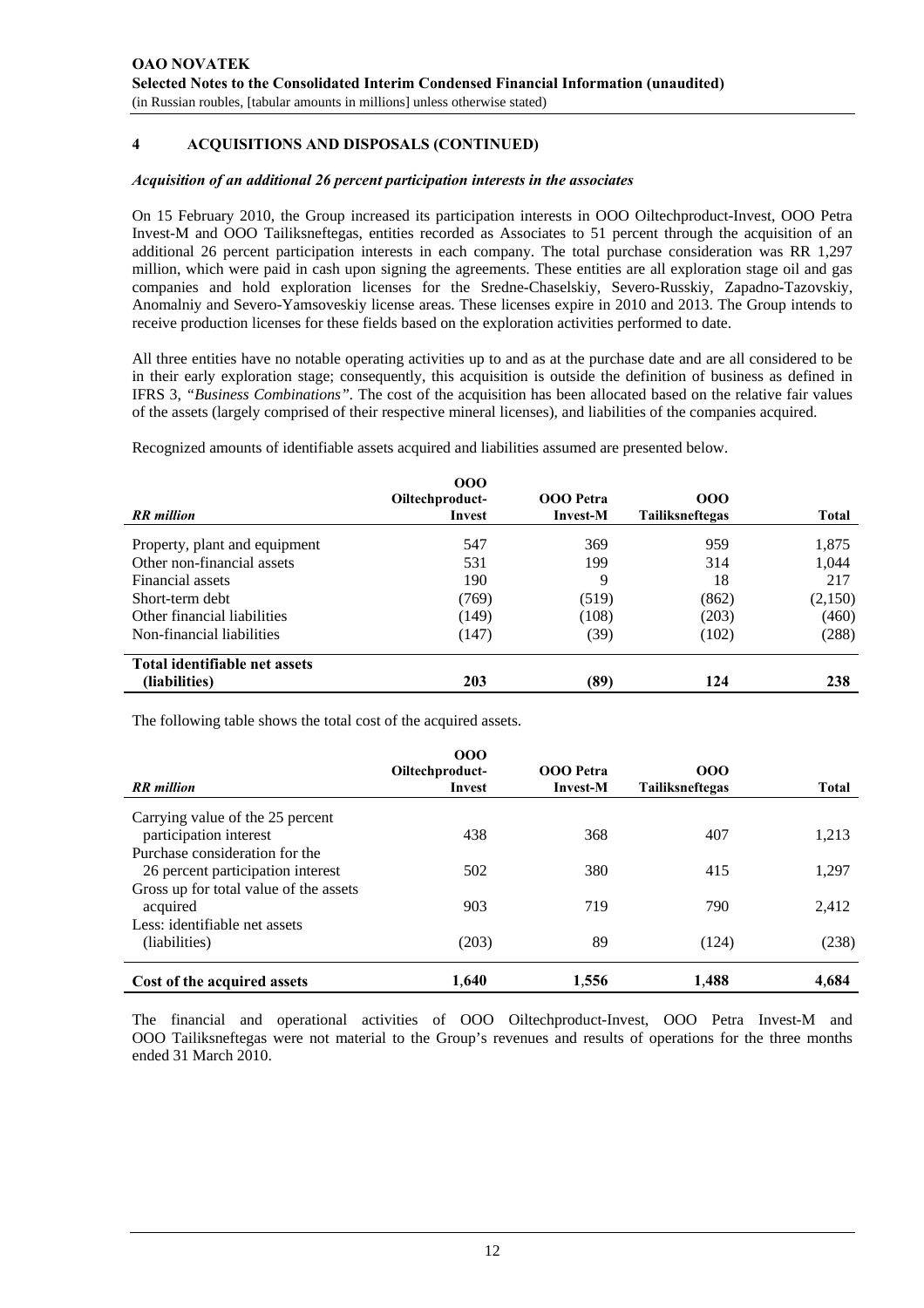#### **5 PROPERTY, PLANT AND EQUIPMENT**

Movements in property, plant and equipment, for the three months ended 31 March 2010 and 2009 are as follows:

|                                                      |           | <b>Assets under</b><br>construction and |          |
|------------------------------------------------------|-----------|-----------------------------------------|----------|
|                                                      | Operating | advances for                            |          |
| For the three months ended 31 March 2009             | assets    | construction                            | Total    |
|                                                      |           |                                         |          |
| Cost                                                 | 100,029   | 24.771                                  | 124,800  |
| Accumulated depreciation, depletion and amortization | (16,086)  |                                         | (16,086) |
| Net book value at 1 January 2009                     | 83,943    | 24,771                                  | 108,714  |
|                                                      |           |                                         |          |
| Additions                                            | 224       | 3,647                                   | 3,871    |
| <b>Transfers</b>                                     | 5,572     | (5,572)                                 |          |
| Depreciation, depletion and amortization             | (1,235)   |                                         | (1,235)  |
| Disposals, net                                       | (12)      | (2)                                     | (14)     |
|                                                      |           |                                         |          |
| Cost                                                 | 105,793   | 22,844                                  | 128,637  |
| Accumulated depreciation, depletion and amortization | (17,301)  |                                         | (17,301) |
| Net book value at 31 March 2009                      | 88,492    | 22,844                                  | 111,336  |

|                                                      | Operating | <b>Assets under</b><br>construction and |           |
|------------------------------------------------------|-----------|-----------------------------------------|-----------|
| For the three months ended 31 March 2010             | assets    | advances for<br>construction            | Total     |
| Cost                                                 | 163,274   | 19,885                                  | 183,159   |
| Accumulated depreciation, depletion and amortization | (21,711)  |                                         | (21,711)  |
| Net book value at 1 January 2010                     | 141,563   | 19,885                                  | 161,448   |
|                                                      |           |                                         |           |
| Acquisition of subsidiaries                          | 4,711     | 1,850                                   | 6,561     |
| <b>Additions</b>                                     | 242       | 5,988                                   | 6,230     |
| <b>Transfers</b>                                     | 1,935     | (1,935)                                 |           |
| Depreciation, depletion and amortization             | (1,653)   |                                         | (1,653)   |
| Disposals, net                                       | (72)      | (20)                                    | (92)      |
|                                                      |           |                                         |           |
| Cost                                                 | 170,070   | 25,768                                  | 195,838   |
| Accumulated depreciation, depletion and amortization | (23, 344) |                                         | (23, 344) |
| Net book value at 31 March 2010                      | 146,726   | 25,768                                  | 172,494   |

Included in additions to property, plant and equipment for the three months ended 31 March 2010 and 2009 is capitalized interest of RR 523 million and RR 289 million, respectively.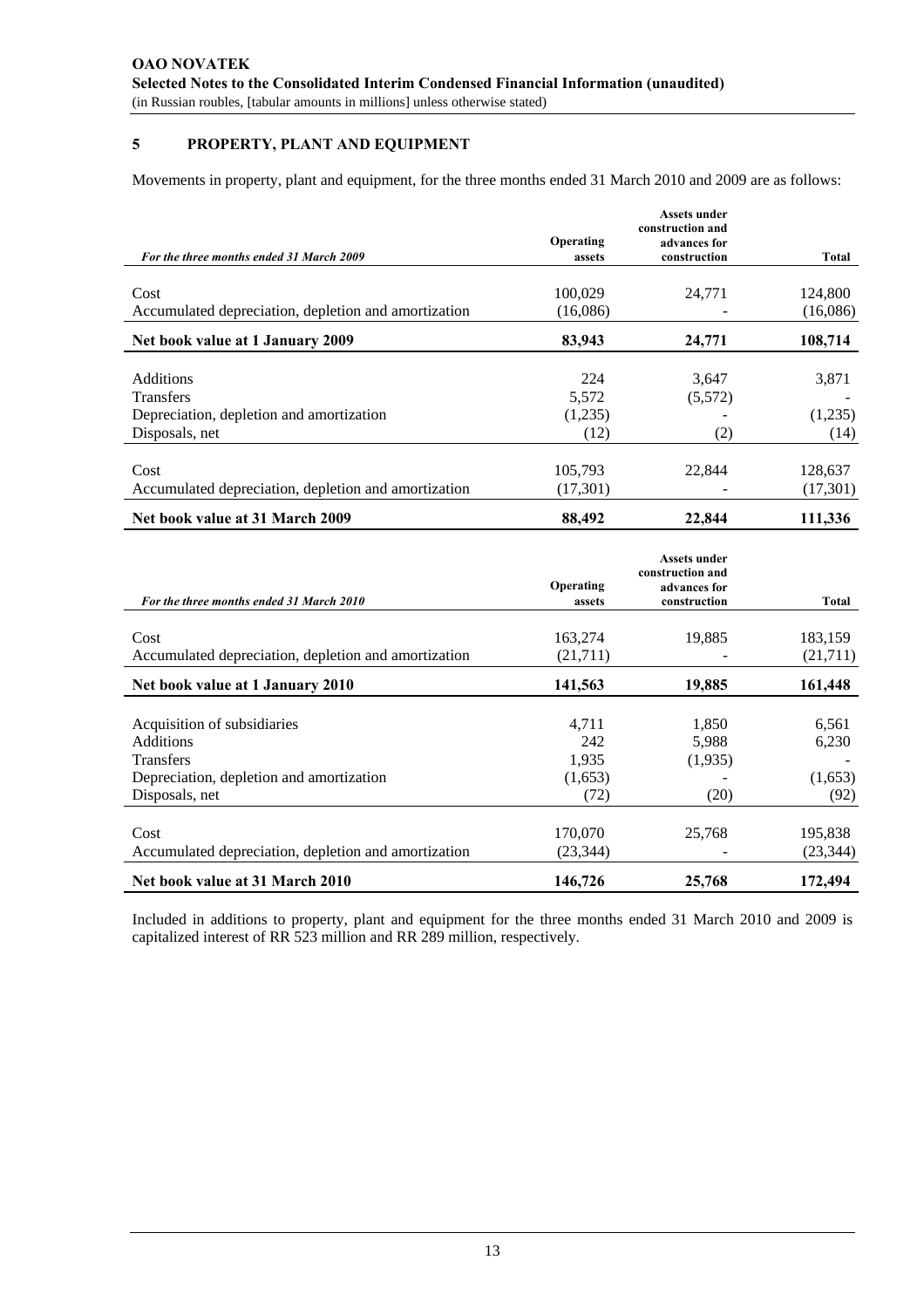#### **6 LONG-TERM DEBT**

|                                         | <b>At 31 March 2010</b> | At 31 December 2009 |
|-----------------------------------------|-------------------------|---------------------|
| US dollar denominated loans             | 22,565                  | 26,673              |
| Russian rouble denominated loans        | 11,048                  | 11,030              |
| Total                                   | 33,613                  | 37,703              |
| Less: current portion of long-term debt | (18,366)                | (13,827)            |
| Total long-term debt                    | 15,247                  | 23,876              |

At 31 March 2010 and 31 December 2009, the Group's long-term debt by facility is as follows:

|                               | <b>At 31 March 2010</b> | At 31 December 2009 |
|-------------------------------|-------------------------|---------------------|
| Syndicated term loan facility | 16,712                  | 20,646              |
| Gazprombank                   | 6,106                   | 6,106               |
| UniCredit Bank                | 5,853                   | 6,027               |
| Sberbank                      | 4,942                   | 4.924               |
| <b>Total</b>                  | 33,613                  | 37,703              |

*Syndicated term loan facility.* On 21 April 2008, the Group obtained a USD 800 million unsecured syndicated term loan facility for general corporate purposes including funding capital expenditure programs. The facility has a three-year tenure with payments to begin 18 months after 21 April 2008 and is to be repaid in quarterly installments thereafter. The facility pays an initial interest of LIBOR plus 1.25 percent per annum for the first 18 months and increasing to 1.5 percent per annum thereafter (1.75 percent and 1.78 percent at 31 March 2010 and 31 December 2009, respectively). The loan facility includes the maintenance of certain restrictive financial covenants. At 31 March 2010, the remaining amount of the loan facility was RR 16,712 million (USD 569 million), net of transaction costs of RR 68 million.

*Gazprombank.* On 3 November 2009, the Group signed a loan agreement with OAO Gazprombank, which provided the Group with a loan facility of RR 10 billion until November 2012. Subsequent to executing this loan agreement on 14 January 2010 and on 26 March 2010, the Group was able to reduce the stated interest rate from the initial 13 percent per annum to 11.5 percent and to 10 percent per annum, respectively. At 31 March 2010, RR 6,106 million had been drawn down under this loan agreement. Subsequent to the balance sheet date, on 27 April 2010, the Group was able to further reduction in the interest rate to 9.5 percent per annum.

*UniCredit Bank.* On 5 October 2009, the Group obtained a USD 200 million loan until October 2012 under credit line facilities with UniCredit Bank (Note 7) at initial interest rate of LIBOR plus 6.5 percent, which was subsequently reduced to LIBOR plus 4.65 percent from 25 February 2010 (4.88 percent at 31 March 2010 and 6.73 percent at 31 December 2009). The loan includes the maintenance of certain restrictive financial covenants. At 31 March 2010, the outstanding loan amount was RR 5,853 million (USD 199 million), net of transaction costs of RR 19 million.

*Sberbank.* On 28 August 2009, the Group obtained a RR 5 billion loan from OAO Sberbank for general corporate purposes including funding capital expenditure programs. The loan initially bore an interest rate of 12.37 percent per annum and was subsequently reduced to 11 percent from 15 February 2010 and is repayable in January and February 2011. At 31 March 2010, the full amount of RR 4,942 million, net of transaction costs of RR 58 million, had been drawn down under this loan agreement. Subsequent to the balance sheet date, on 21 April 2010, the Group was able to further reduction in the interest rate to 8.5 percent per annum.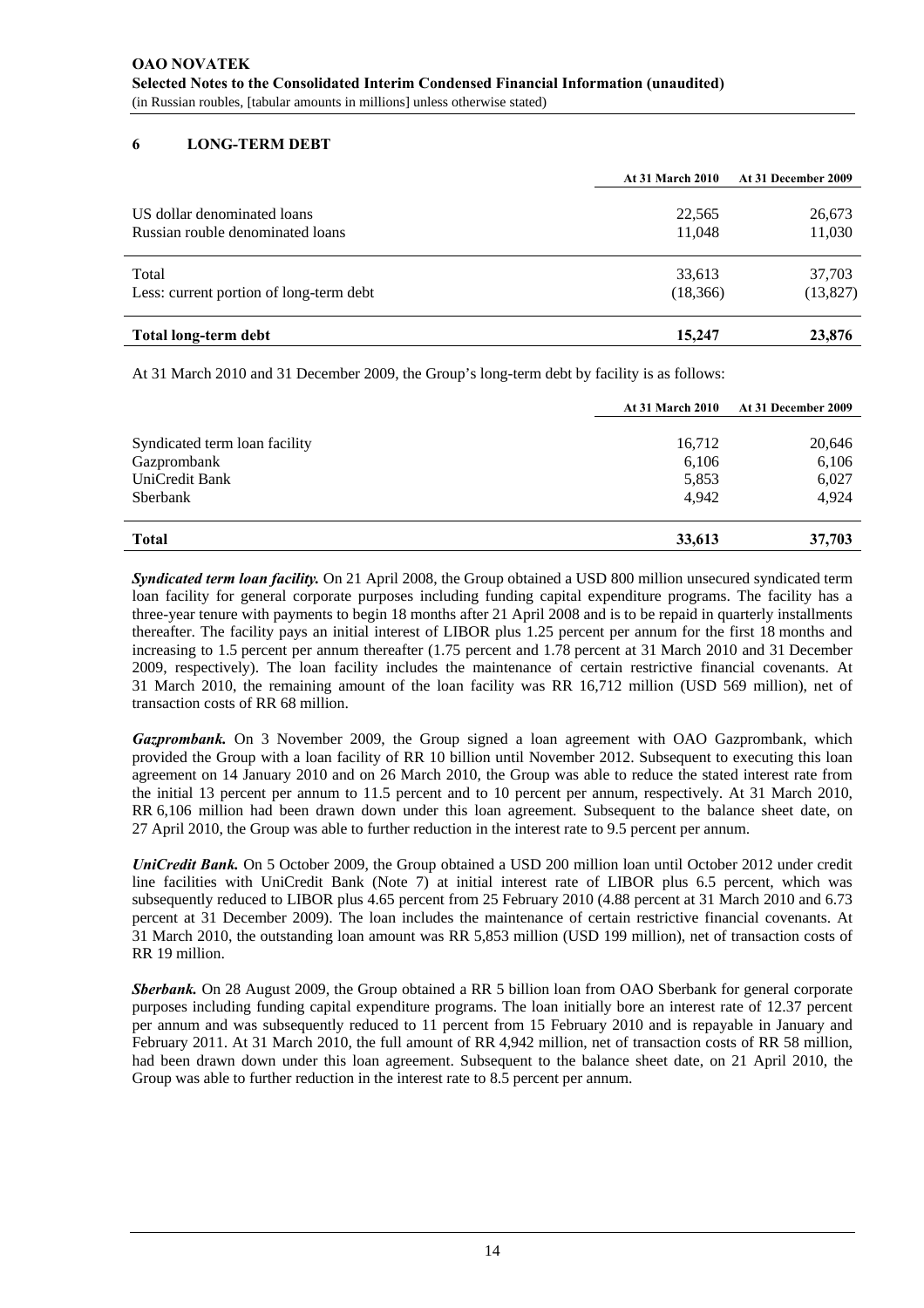#### **6 LONG-TERM DEBT (CONTINUED)**

The fair values of long-term debt at 31 March 2010 and 31 December 2009 were as follows:

|                               | <b>At 31 March 2010</b> | At 31 December 2009 |
|-------------------------------|-------------------------|---------------------|
| Syndicated term loan facility | 16,598                  | 20,092              |
| Gazprombank                   | 6,000                   | 7,003               |
| UniCredit Bank                | 6,077                   | 6,222               |
| Sberbank                      | 4,907                   | 5,268               |
| <b>Total</b>                  | 33,582                  | 38,585              |

Scheduled maturities of long-term debt at 31 March 2010 were as follows:

*Maturity period:* 

| 15.247 |
|--------|
| 8.679  |
| 6.568  |
|        |

#### **7 SHORT-TERM DEBT AND CURRENT PORTION OF LONG-TERM DEBT**

*Available credit facilities.* Available funds under short-term credit lines with various international banks totaled RR 4,405 million (USD 150 million) and RR 6,048 million (USD 200 million) at 31 March 2010 and at 31 December 2009, respectively, on either fixed or variable interest rates subject to the specific type of credit facility.

In addition, the Group has available funds under two credit line facilities with UniCredit Bank up to the maximum amount of RR 2,936 million (USD 100 million) with interest rate negotiated at time of each withdrawal and of RR 5,873 million (USD 200 million) with interest rate LIBOR plus 4.65 percent until May 2010 and October 2012, respectively. However, total funds that can be withdrawn under these two agreements cannot exceed the combined maximum amount of USD 250 million. In October 2009, the Group withdrew USD 200 million under these agreements as long-term borrowings (Note 6).

The Group also has available funds under agreements with CALYON RUSBANK Corporate and Investment Bank in the amount of USD 100 million until June 2010 (interest rates negotiated at time of each withdrawal), and with Gazprombank in the amount of RR 3,894 million until November 2012 with annual interest rate of 9.5 percent (Note 6).

#### **8 SHAREHOLDERS' EQUITY**

*Treasury shares.* In accordance with the Shares Buyback Program authorized by the Board of Directors on 11 February 2008, the Group has periodically purchased ordinary shares of OAO NOVATEK in the form of Global Depository Receipts (GDRs) on the London Stock Exchange (the "LSE") through the use of independent brokers (one GDR consists of ten ordinary shares of OAO NOVATEK).

At 31 March 2010, one of the Group's wholly-owned subsidiaries, Novatek Equity (Cyprus) Limited, held 419,233 GDRs (4,192 thousand ordinary shares) at total cost of RR 599 million. The Group has decided that treasury shares are not entitled to vote.

*Dividends.* After the balance sheet date, on 28 April 2010, the Annual General Meeting of Shareholders of OAO NOVATEK approved the final 2009 dividend totaling RR 5,314 million (including treasury shares), which is to be paid within 60 days to the shareholders of record at the close of business on 22 March 2010.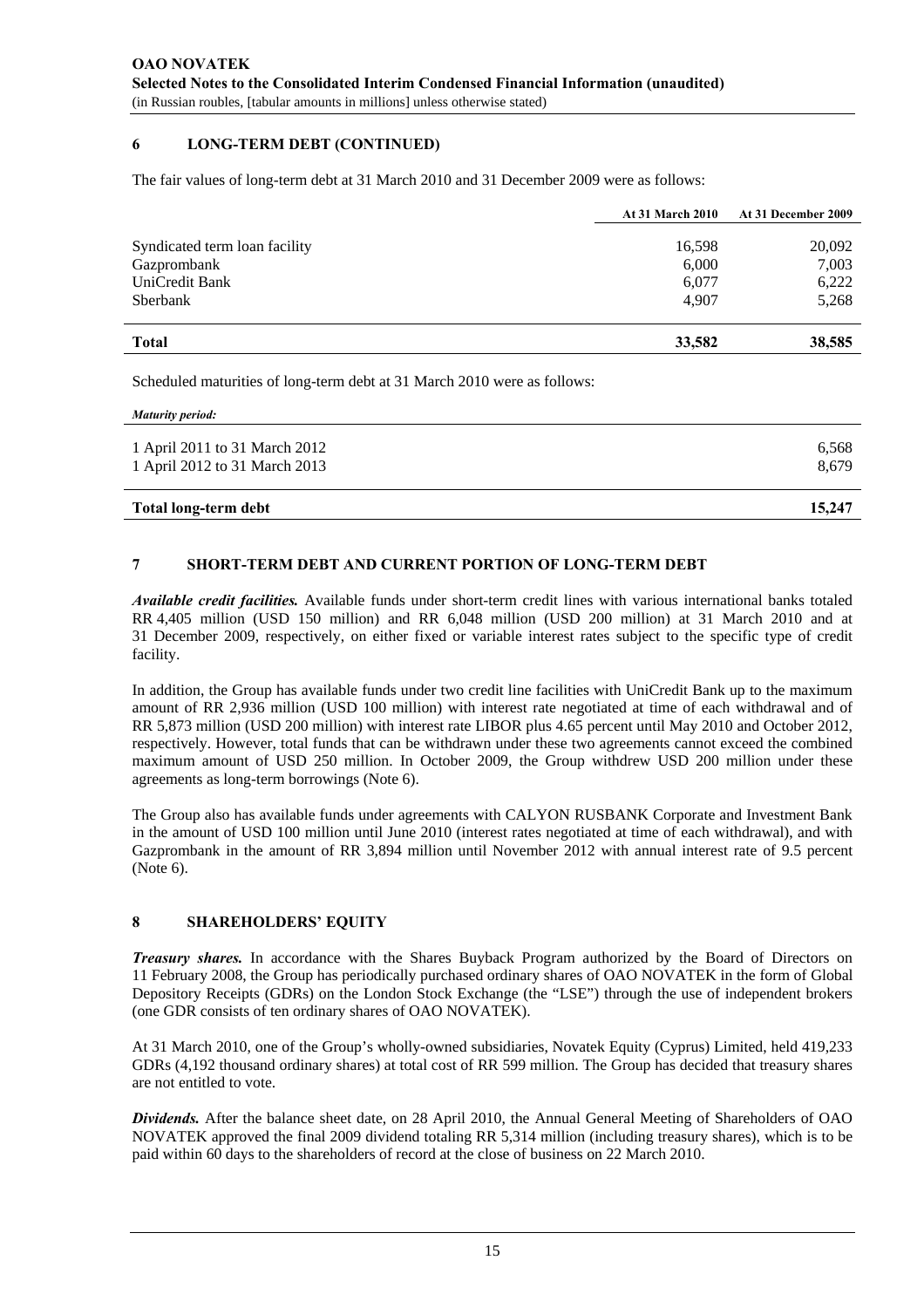#### **9 SHARE-BASED COMPENSATION PROGRAM**

On 12 February 2010, NOVATEK's Management Committee approved a share-based compensation program (the "Program") for a limited number of the Group's senior and key management, as well as high-potential managers, but excluding the members of the Management Committee, which aims to encourage participants to take an active interest in the future development of the Group and to provide material incentive to create shareholders value in OAO NOVATEK. The Program was established in accordance with the *Concept of the Long-Term Incentive of Senior Employees* approved by the Board of Directors ("Board") on 25 September 2006, and the Shares Buyback Program also approved by the Board on 11 September 2008.

The Program is established as a cash-settled payment program and references the Group's GDRs, which are publicly traded on the London Stock Exchange under the ticker symbol "NVTK". The Program presently covers 174 employees amongst which 405,093 GDRs were allocated. Each participant is assigned a pre-determined number of GDRs in accordance with their respective job classification grade and the entitlement for the cash-settled share-based payment cannot be transferred to another person. The cash-settled payments will only be awarded if the participant is employed with the Group at the date of payment.

The Program has three one-year vesting periods ending 31 January 2011, 2012, and 2013 and grants the Program's participants share appreciation rights, as part of their remuneration package, to either get paid in cash at the end of each vesting period from the sale of the allocated GDRs the difference between the GDRs market and the Program's pre-defined (set at USD 48.62) relating to the one-third of the total number of GDRs assigned to each participant or to transfer settlement to the next year of the Program life. The grant date is defined as 31 March 2010 and represents the date when all participants agreed to a share-based payment arrangement. The close price per GDR on the LSE at 31 March 2010 was USD 72.80.

In accordance with IFRS 2 *"Share-based payment"*, the Group measures the employees' services rendered and the liability incurred at the fair value of the liability. Until the liability is settled, the Group remeasures the fair value of the liability at the end of each reporting period and at the date of settlement, with any changes in fair value recognized in profit or loss for the period. The liability is measured, initially and at the end of each reporting period until settled, at the fair value of the share appreciation rights, by applying an option pricing model based on Monte-Carlo simulations, and to the extent to which the employees have rendered service to date.

As the Program's grant date is 31 March 2010, neither costs nor liability have been recognized by the Group in this financial information in respect of the Program.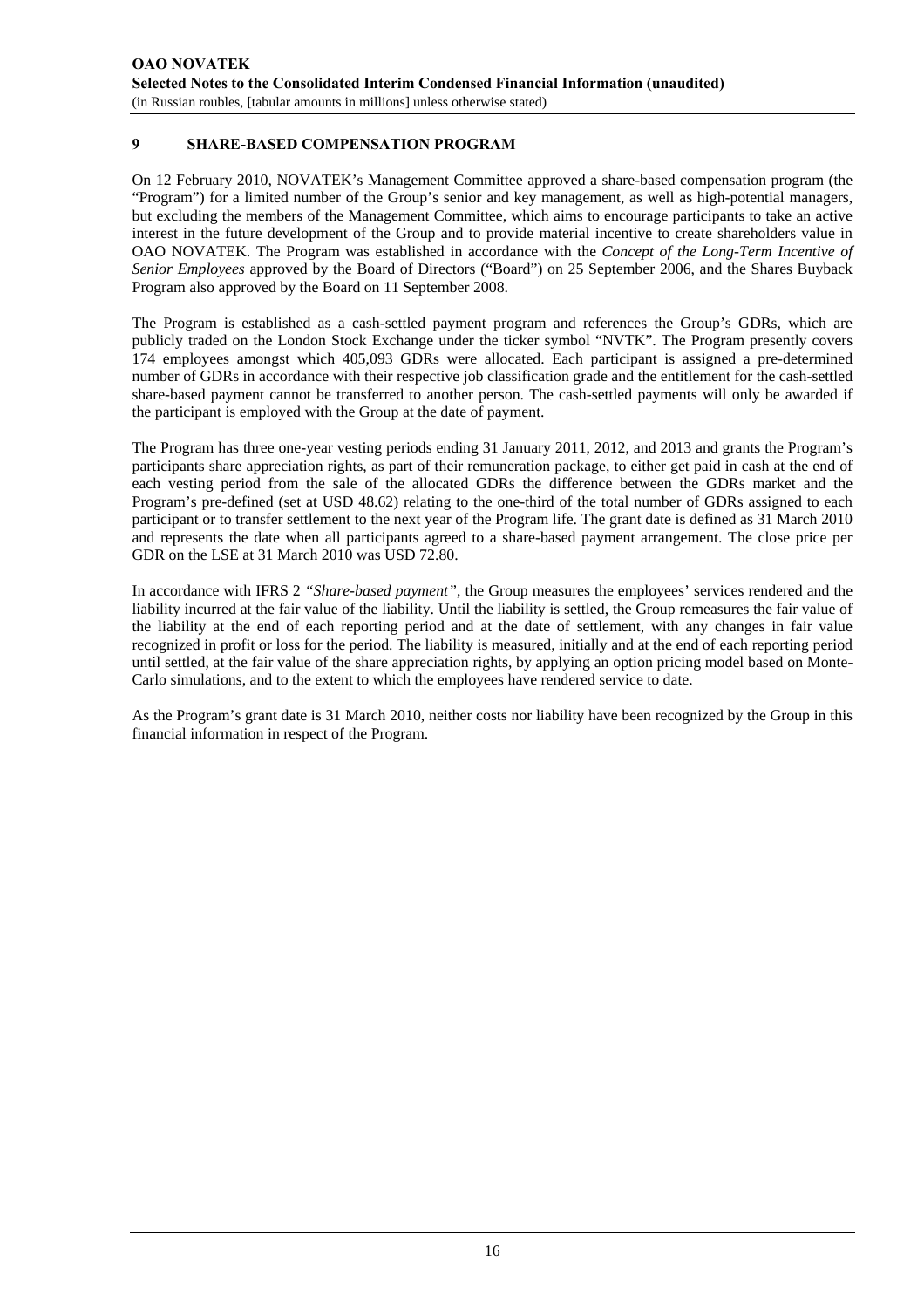#### **10 OIL AND GAS SALES**

|                         | Three months ended 31 March: |        |
|-------------------------|------------------------------|--------|
|                         | 2010                         | 2009   |
| Natural gas             | 18,914                       | 12,171 |
| Stable gas condensate   | 4,933                        | 2,641  |
| Liquefied petroleum gas | 3,032                        | 1,238  |
| Crude oil               | 325                          | 243    |
| Oil products            | 33                           | 23     |
| Total oil and gas sales | 27,237                       | 16,316 |

#### **11 TRANSPORTATION EXPENSES**

|                                                                                                            | Three months ended 31 March: |       |
|------------------------------------------------------------------------------------------------------------|------------------------------|-------|
|                                                                                                            | 2010                         | 2009  |
| Natural gas transportation to customers<br>Stable gas condensate, liquefied petroleum gas and oil products | 6,712                        | 3,277 |
| transportation by rail                                                                                     | 1.628                        | 1,332 |
| Stable gas condensate transportation by tankers                                                            | 551                          | 547   |
| Unstable gas condensate transportation from the fields to the                                              |                              |       |
| processing facilities through third party pipelines                                                        | 119                          | 78    |
| Crude oil transportation to customers                                                                      | 48                           | 37    |
| Other                                                                                                      | 5                            |       |
| <b>Total transportation expenses</b>                                                                       | 9.063                        | 5.273 |

#### **12 TAXES OTHER THAN INCOME TAX**

The Group is subject to a number of taxes other than income tax, which are detailed as follows:

|                                          | Three months ended 31 March: |       |  |
|------------------------------------------|------------------------------|-------|--|
|                                          | 2010                         | 2009  |  |
| Unified natural resources production tax | 2,018                        | 1,635 |  |
| Property tax                             | 336                          | 255   |  |
| Other taxes                              | 70                           | 31    |  |
| Total taxes other than income tax        | 2.424                        | 1.921 |  |

#### **13 INCOME TAX**

*Effective income tax rate.* The Group's Russian statutory income tax rate for 2010 and 2009 was 20 percent. For the three months ended 31 March 2010 and 2009, the Group's consolidated effective income tax rate was 20.8 percent and 21.7 percent, respectively.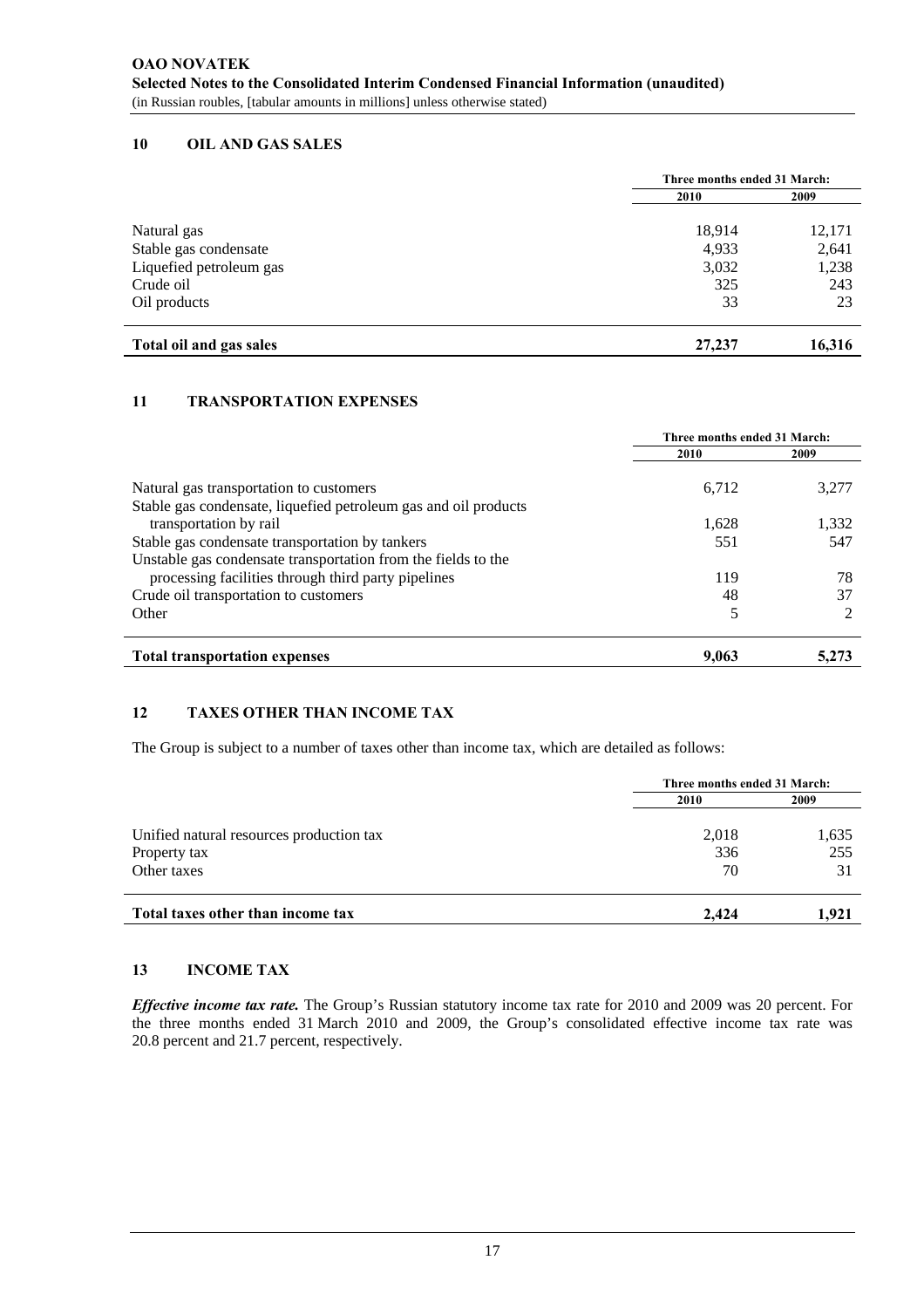#### **14 FINANCIAL INSTRUMENTS AND FINANCIAL RISK FACTORS**

The accounting policies for financial instruments have been applied to the line items below:

|                             | <b>Loans and receivables</b> |                     |  |
|-----------------------------|------------------------------|---------------------|--|
| <b>Financial assets</b>     | <b>At 31 March 2010</b>      | At 31 December 2009 |  |
| Non-current                 |                              |                     |  |
| Trade and other receivables | 1,041                        | 933                 |  |
| Long-term deposits          | 20                           | 20                  |  |
| Current                     |                              |                     |  |
| Short-term loans receivable | 642                          | 1,477               |  |
| Trade and other receivables | 6,643                        | 8,504               |  |
| Short-term bank deposits    | 10                           | 111                 |  |
| Cash and cash equivalents   | 11,460                       | 10,532              |  |

| <b>Total carrying amount</b> | 9.816<br>o | ---<br><b>41.3</b> |
|------------------------------|------------|--------------------|
|                              |            |                    |

|                                   | Measured at amortized cost |                     |  |
|-----------------------------------|----------------------------|---------------------|--|
| <b>Financial liabilities</b>      | <b>At 31 March 2010</b>    | At 31 December 2009 |  |
| Non-current                       |                            |                     |  |
| Long-term debt                    | 15,247                     | 23,876              |  |
| Other non-current liabilities     | 2,589                      | 2,636               |  |
| Current                           |                            |                     |  |
| Current portion of long-term debt | 18,366                     | 13,827              |  |
| Trade and other payables          | 5,806                      | 4,562               |  |
| <b>Total carrying amount</b>      | 42,008                     | 44.901              |  |

*Financial risk management objectives and policies***.** In the ordinary course of business, the Group is exposed to market risks from fluctuating prices on commodities purchased and sold, prices of other raw materials, currency exchange rates and interest rates. Depending on the degree of price volatility, such fluctuations in market prices may create volatility in the Group's financial results. To effectively manage the variety of exposures that may impact financial results, the Group's overriding strategy is to maintain a strong financial position.

The Group's principal risk management policies are established to identify and analyze the risks faced by the Group, to set appropriate risk limits and controls, and to monitor risks and adherence to these limits. Risk management policies and systems are reviewed regularly to reflect changes in market conditions and the Group's activities.

*Market risk.* Market risk is the risk that changes in market prices, such as foreign exchange rates, interest rates, commodity prices and equity prices, will affect the Group's financial results or the value of its holdings of financial instruments. The primary objective of mitigating these market risks is to manage and control market risk exposures, while optimizing the return on risk.

The Group is exposed to market price movements relating to changes in commodity prices such as crude oil, gas condensate, liquefied petroleum products and natural gas (commodity price risk), foreign currency exchange rates, interest rates, equity prices and other indices that could adversely affect the value of the Group's financial assets, liabilities or expected future cash flows.

#### *(a) Foreign exchange risk*

The Group is exposed to foreign exchange risk arising from various exposures in the normal course of business, primarily with respect to the US dollar. Foreign exchange risk arises primarily from future commercial transactions, recognized assets and liabilities when assets and liabilities are denominated in a currency other than the functional currency.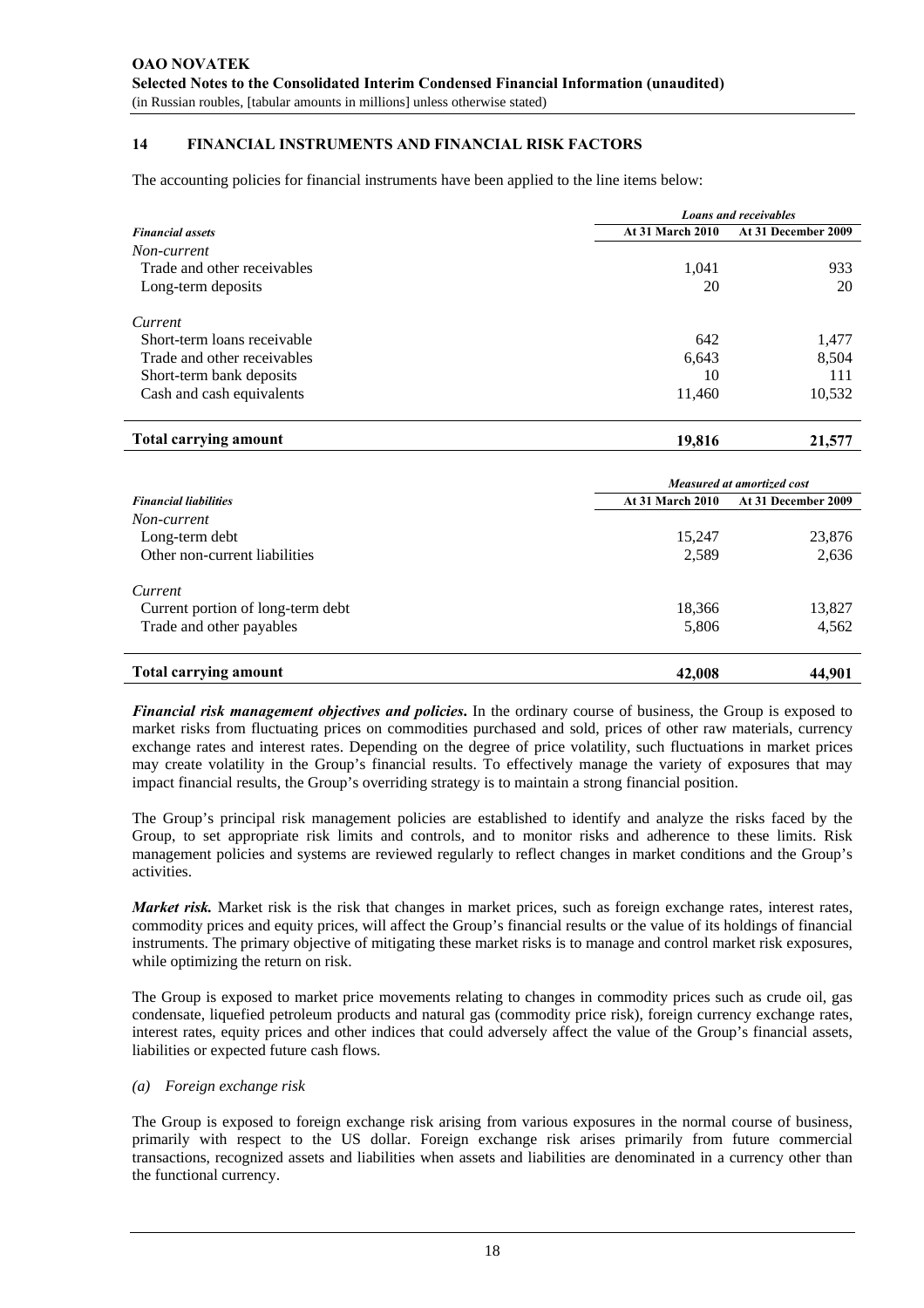The Group's overall strategy is to have no significant net exposure in currencies other than the Russian rouble or the US dollar. Foreign currency derivative instruments may be utilized to manage the risk exposures associated with fluctuations on certain firm commitments for sales and purchases, debt instruments and other transactions that are denominated in currencies other than the Russian rouble, and certain non-Russian rouble assets and liabilities.

The carrying amounts of the Group's financial instruments are denominated in the following currencies:

| At 31 March 2010                  | <b>Russian rouble</b> | <b>US</b> dollar | Other          | <b>Total</b> |
|-----------------------------------|-----------------------|------------------|----------------|--------------|
| <b>Financial assets</b>           |                       |                  |                |              |
| Non-current                       |                       |                  |                |              |
| Trade and other receivables       | 1,041                 |                  |                | 1,041        |
| Long-term deposits                | 20                    |                  |                | 20           |
| Current                           |                       |                  |                |              |
| Short-term loans receivable       | 642                   |                  |                | 642          |
| Trade and other receivables       | 4,599                 | 1,955            | 89             | 6,643        |
| Short-term bank deposits          | 10                    |                  | $\overline{a}$ | 10           |
| Cash and cash equivalents         | 6,668                 | 4,619            | 173            | 11,460       |
| <b>Financial liabilities</b>      |                       |                  |                |              |
| Non-current                       |                       |                  |                |              |
| Long-term debt                    | (6,106)               | (9,141)          |                | (15,247)     |
| Other non-current liabilities     |                       | (2,589)          |                | (2,589)      |
| Current                           |                       |                  |                |              |
| Current portion of long-term debt | (4,942)               | (13, 424)        |                | (18, 366)    |
| Trade and other payables          | (5,363)               | (248)            | (195)          | (5,806)      |
| Net exposure at 31 March 2010     | (3, 431)              | (18, 828)        | 67             | (22, 192)    |
|                                   |                       |                  |                |              |
|                                   |                       |                  |                |              |
| At 31 December 2009               | <b>Russian rouble</b> | <b>US</b> dollar | Other          | Total        |
| <b>Financial assets</b>           |                       |                  |                |              |
| Non-current                       |                       |                  |                |              |
| Trade and other receivables       | 933                   |                  |                | 933          |
| Long-term deposits                | 20                    |                  |                | 20           |
| Current                           |                       |                  |                |              |
| Short-term loans receivable       | 1,477                 |                  |                | 1,477        |
| Trade and other receivables       | 4,461                 | 4,021            | 22             | 8,504        |
| Short-term bank deposits          | 43                    |                  | 68             | 111          |
| Cash and cash equivalents         | 7,390                 | 3,128            | 14             | 10,532       |
| <b>Financial liabilities</b>      |                       |                  |                |              |
| Non-current                       |                       |                  |                |              |
| Long-term debt                    | (11,030)              | (12, 846)        |                | (23,876)     |
| Other non-current liabilities     |                       | (2,636)          |                | (2,636)      |
| Current                           |                       |                  |                |              |
| Current portion of long-term debt |                       | (13, 827)        |                | (13,827)     |
| Trade and other payables          | (4,312)               | (222)            | (28)           | (4, 562)     |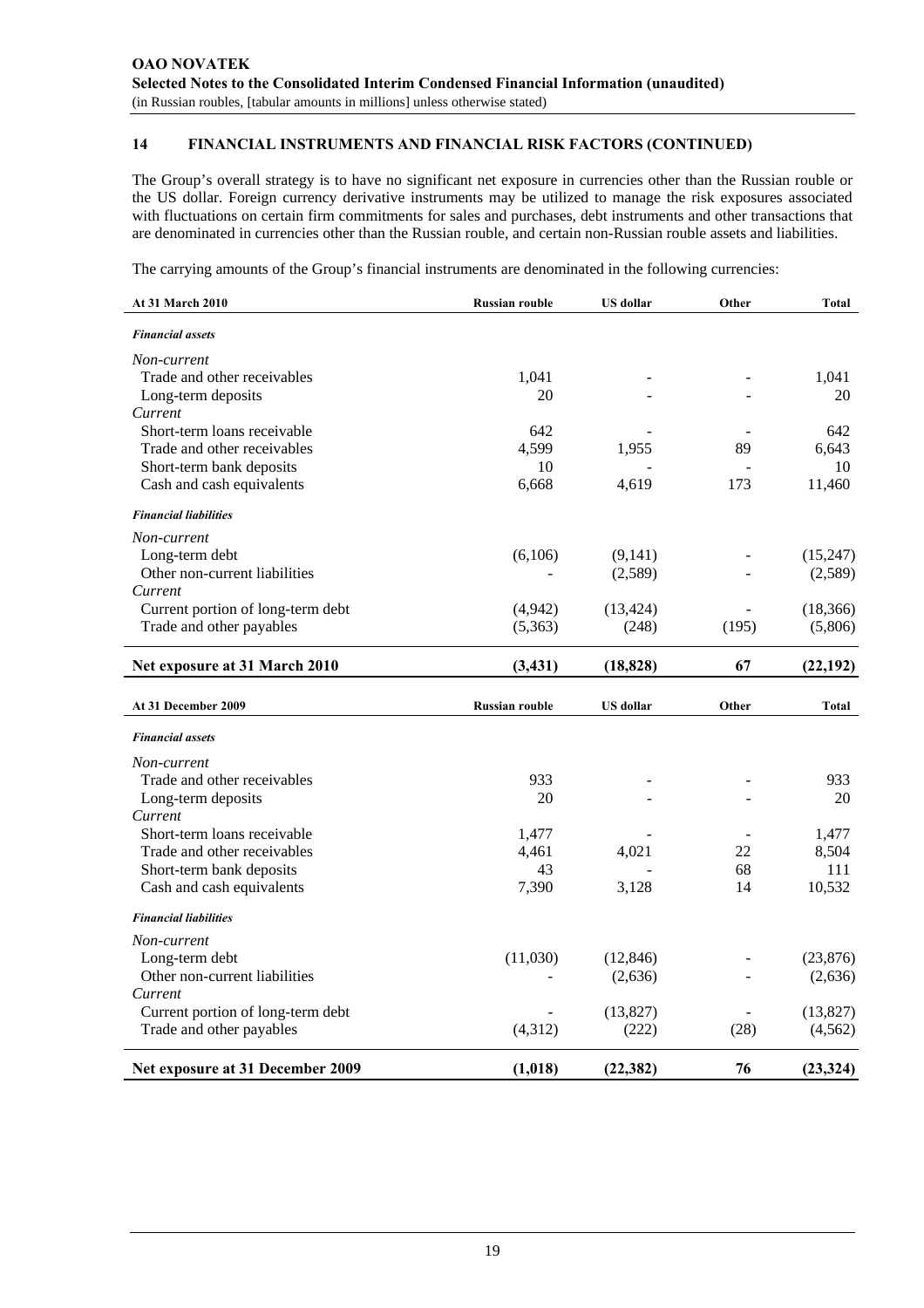#### *(b) Commodity price risk*

The Group's overall commercial trading strategy in natural gas, stable gas condensate and crude oil and related products is centrally managed. Changes in commodity prices could negatively or positively affect the Group's results of operations. The Group manages the exposure to commodity price risk by optimizing its core activities to achieve stable price margins.

*Natural gas.* As an independent natural gas producer, the Group is not subject to the government's regulation of natural gas prices. Nevertheless, the Group's prices for natural gas sold are strongly influenced by the prices regulated by the Federal Tariffs Service (FTS), a governmental agency. In November 2006, the FTS approved and published a plan to liberalize the price of natural gas sold on the Russian domestic market by the year 2011. As of the date of the financial information, no new announcements regarding price liberalization have been made by the Russian government or the FTS. FTS increased the regulated price for 5 percent, 7 percent, 7 percent and 6.2 percent effective 1 January 2009, 1 April 2009, 1 July 2009 and 1 October 2009, respectively. In December 2009 the FTS also approved a further increase of 15 percent in the regulated price effective 1 January 2010 for the year 2010. Management believes it has limited downside commodity price risk for natural gas and does not use commodity derivative instruments for trading purposes. However, to effectively manage the margins achieved through its natural gas trading activities, management has established targets for volumes sold to wholesale traders, end-customers and the natural gas exchange.

*Liquid hydrocarbons.* The Group sells all its crude oil and related products and gas condensate under spot contracts. Gas condensate volumes sold to the US, European and Asian-Pacific Region markets are based on benchmark reference crude oil prices of WTI, Brent IPE and Dubai or Naphtha Japan, respectively, plus a margin or discount, depending on current market situation. Crude oil sold internationally is based on benchmark reference crude oil prices of Brent dated, plus a discount and on a transaction-by-transaction basis for volumes sold domestically. As a result, the Group's revenues from the sales of liquid hydrocarbons are subject to commodity price volatility based on fluctuations or changes in the crude oil benchmark reference prices. Presently, the Group utilizes limited commodity derivative instruments to mitigated risk of crude oil and gas condensate price volatility.

#### *(c) Cash flow and fair value interest rate risk*

The Group is subject to interest rate risk on financial liabilities with variable interest rates. To mitigate this risk, the Group's treasury function performs periodic analysis of the current interest rate environment and depending on that analysis management makes decisions whether it would be more beneficial to obtain financing on a fixed-rate or variable-rate basis. In cases where the change in the current market fixed or variable interest rates is considered significant management may consider refinancing a particular debt on more favorable interest rate terms.

Changes in interest rates impact primarily debt by changing either their fair value (fixed rate debt) or their future cash flows (variable rate debt). Management does not have a formal policy of determining how much of the Group's exposure should be to fixed or variable rates. However, at the time of raising new debts management uses its judgment to decide whether it believes that a fixed or variable rate would be more favorable over the expected period until maturity.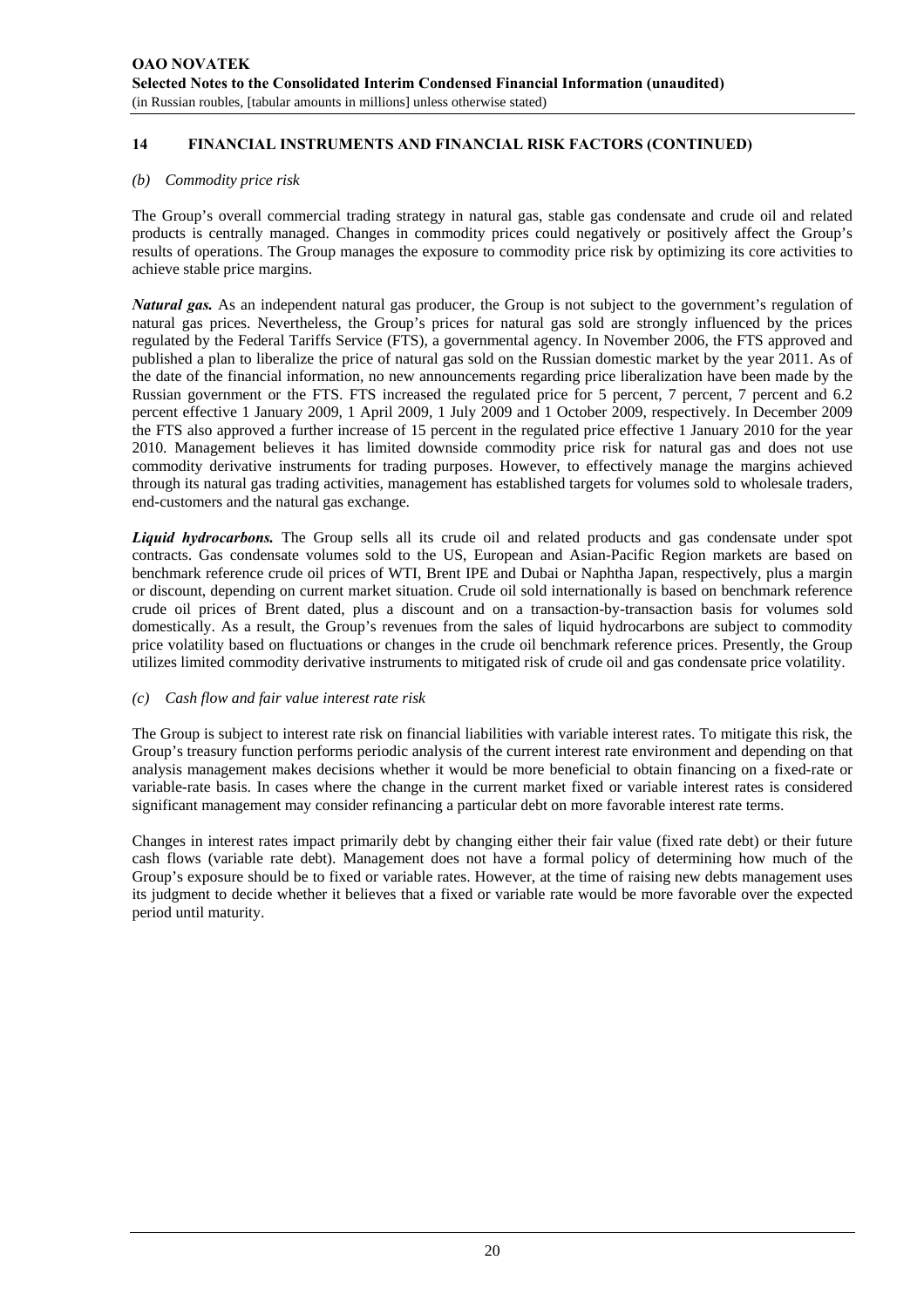The interest rate profiles of the Group's interest-bearing financial instruments at the reporting dates were as follows:

|                                   | <b>At 31 March 2010</b> | At 31 December 2009 |
|-----------------------------------|-------------------------|---------------------|
| At variable rate<br>At fixed rate | 22,565<br>11.048        | 26,673<br>11,030    |
| <b>Total debt</b>                 | 33,613                  | 37,703              |

The Group centralizes the cash requirements and surpluses of controlled subsidiaries and the majority of their external financing requirements, and applies, on its consolidated net debt position, a funding policy to optimize its financing costs and manage the impact of interest rate changes on its financial results in line with market conditions. In this way, the Group is able to ensure that the balance between the floating rate portion of its debt and its cash surpluses has a low level of exposure to any change in interest rates over the short term. This policy makes it possible to significantly limit the Group's sensitivity to interest rate volatility.

*Credit risk.* Credit risk refers to the risk exposure that a potential financial loss to the Group may occur if a counterparty defaults on its contractual obligations.

Credit risk is managed on a Group level and arises from cash and cash equivalents, including short-term deposits with banks, as well as credit exposures to customers, including outstanding trade receivables and committed transactions. Cash and cash equivalents are deposited only with banks that are considered by the Group at the time of deposit to minimal risk of default.

The Group's trade and other receivables consist of a large number of customers, spread across diverse industries and geographical areas. Most of the Group's international liquid sales are made to customers with independent external ratings; however, if the customer has a credit rating below BBB, the Group requires the collateral for the trade receivable to be in the form of letters of credit from banks with an investment grade rating. All domestic sales of liquid hydrocarbons are made on a 100 percent prepayment basis. The Group also requires 100 percent prepayments from small customers for natural gas deliveries and partial advances from others. Although the Group generally does not require collateral in respect of trade and other receivables, it has developed standard credit payment terms and constantly monitors the status of trade receivables and the creditworthiness of the customers.

The maximum exposure to credit risk is represented by the carrying amount of each financial asset in the consolidated interim condensed financial information of financial position.

*Liquidity risk.* Liquidity risk is the risk that the Group will not be able to meet its financial obligations as they fall due. The Group's approach to managing liquidity is to ensure that it will always have sufficient liquidity to meet its liabilities when due, under both normal and stressed conditions, without incurring unacceptable losses or risking damage to the Group's reputation. In managing its liquidity risk, the Group maintains adequate cash reserves and debt facilities, continuously monitors forecast and actual cash flows and matches the maturity profiles of financial assets and liabilities.

The Group prepares various financial plans (monthly, quarterly and annually) which ensures that the Group has sufficient cash on demand to meet expected operational expenses, financial obligations and investing activities for a period of 30 days or more. The Group has entered into a number of short-term credit facilities. Such credit lines and overdraft facilities can be drawn down to meet short-term financing needs. To fund cash requirements of a more permanent nature, the Group will normally raise long-term debt in available international and domestic markets.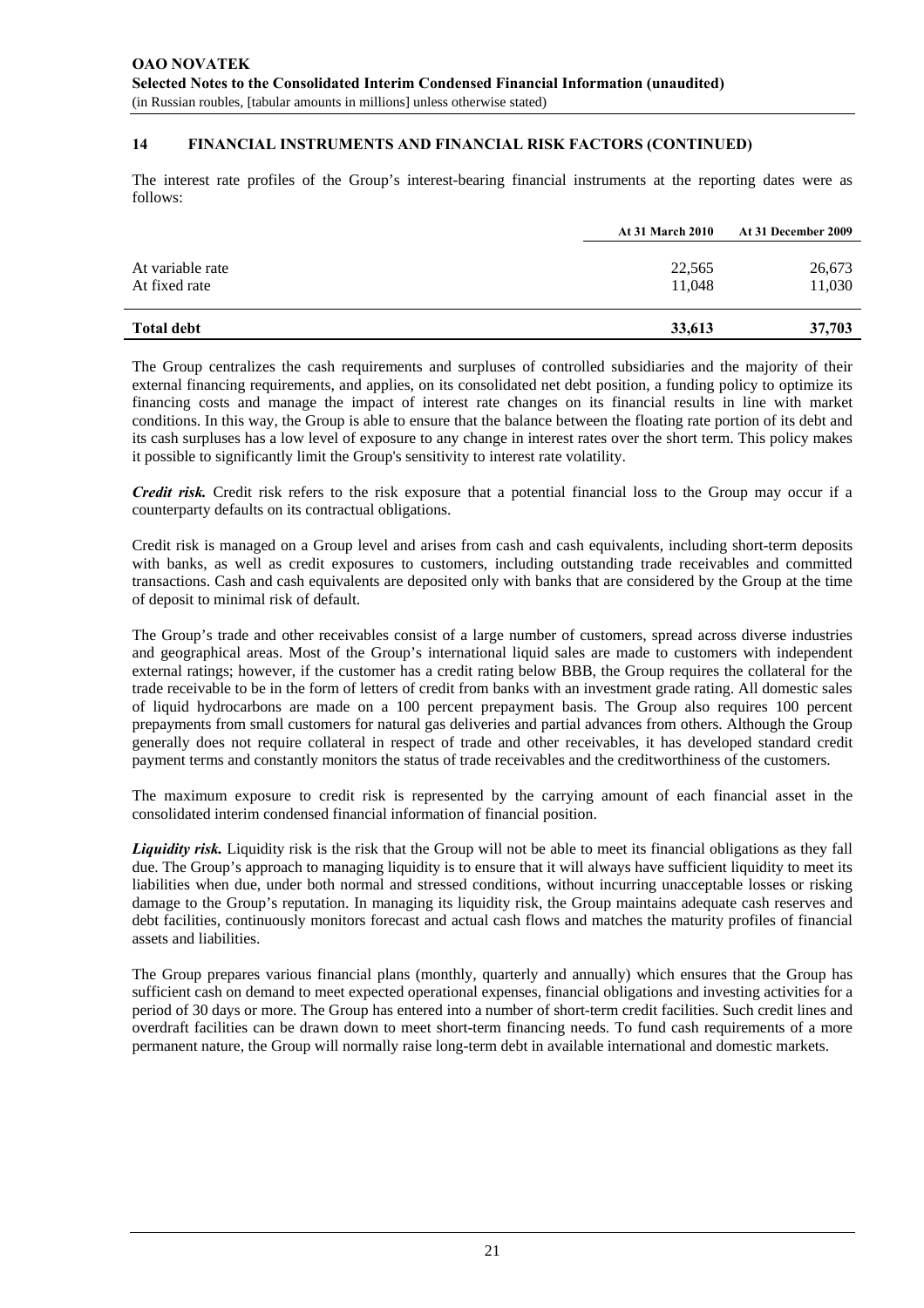All of the Group's financial liabilities represent non-derivative financial instruments. The following tables summarize the maturity profile of the Group's financial liabilities based on contractual undiscounted payments, including interest payments:

| <b>At 31 March 2010</b>                     | Less than<br>1 year | <b>Between</b><br>1 and 2 years | <b>Between</b><br>2 and 5 years | Total          |
|---------------------------------------------|---------------------|---------------------------------|---------------------------------|----------------|
|                                             |                     |                                 |                                 |                |
| Debt at fixed rate                          |                     |                                 |                                 |                |
| Principal                                   | 4,942               | 1,527                           | 4,579                           | 11,048         |
| <i>Interest</i>                             | 541                 |                                 |                                 | 541            |
| Debt at variable rate                       |                     |                                 |                                 |                |
| Principal                                   | 13,424              | 5,041                           | 4,100                           | 22,565         |
| <i>Interest</i>                             | 582                 | 353                             | 126                             | 1,061          |
| Trade and other payables                    | 5,806               | 2,589                           |                                 | 8,395          |
| <b>Total financial liabilities</b>          | 25,295              | 9,510                           | 8,805                           | 43,610         |
|                                             |                     |                                 |                                 |                |
|                                             |                     |                                 |                                 |                |
| At 31 December 2009                         | Less than<br>1 year | <b>Between</b><br>1 and 2 years | <b>Between</b><br>2 and 5 years | <b>Total</b>   |
|                                             |                     |                                 |                                 |                |
| Debt at fixed rate                          |                     |                                 |                                 |                |
| Principal                                   |                     | 4,924                           | 6,106                           | 11,030         |
| <i>Interest</i>                             | 619                 | 77                              |                                 | 696            |
| Debt at variable rate                       |                     |                                 |                                 |                |
| Principal                                   | 13,827              | 6,819                           | 6,027                           | 26,673         |
| <i>Interest</i><br>Trade and other payables | 570<br>4,562        | 385<br>2,636                    | 209                             | 1,164<br>7,198 |

*Capital management.* The primary objectives of the Group's capital management policy is to ensure a strong capital base to fund and sustain its business operations through prudent investment decisions and to maintain investor, market and creditor confidence to support its business activities.

At the reporting date, the Group had investment grade credit ratings of Baa3 (stable outlook) by Moody's Investor Services and BBB- (stable outlook) by Fitch Ratings, as well as a credit rating of BB+ (positive) by Standard & Poor's. To maintain its credit ratings, the Group has established certain financial targets and coverage ratios that it monitors on a quarterly and annual basis.

The Group manages its liquidity on a corporate-wide basis to ensure adequate funding to sufficiently meet group operational requirements. All external debts are centralized at the Parent level, and all financing to Group entities is facilitated through inter-company loan arrangements or additional contributions to share capital.

The Group has a stated dividend policy that distributes at least 30 percent of its Parent company's non-consolidated statutory net profit determined according to Russian accounting standards. However, the dividend for a specific year is determined after taking into consideration future earnings, capital expenditure requirements, future business opportunities and the Group current financial position. Dividends are recommended by the Board of Directors and approved by the NOVATEK's shareholders.

The Group defines the term "capital" as equity attributable to OAO NOVATEK shareholders minus net debt (total debt less cash and cash equivalents). There were no changes to the Group's approach to capital management during the three months ended 31 March 2010.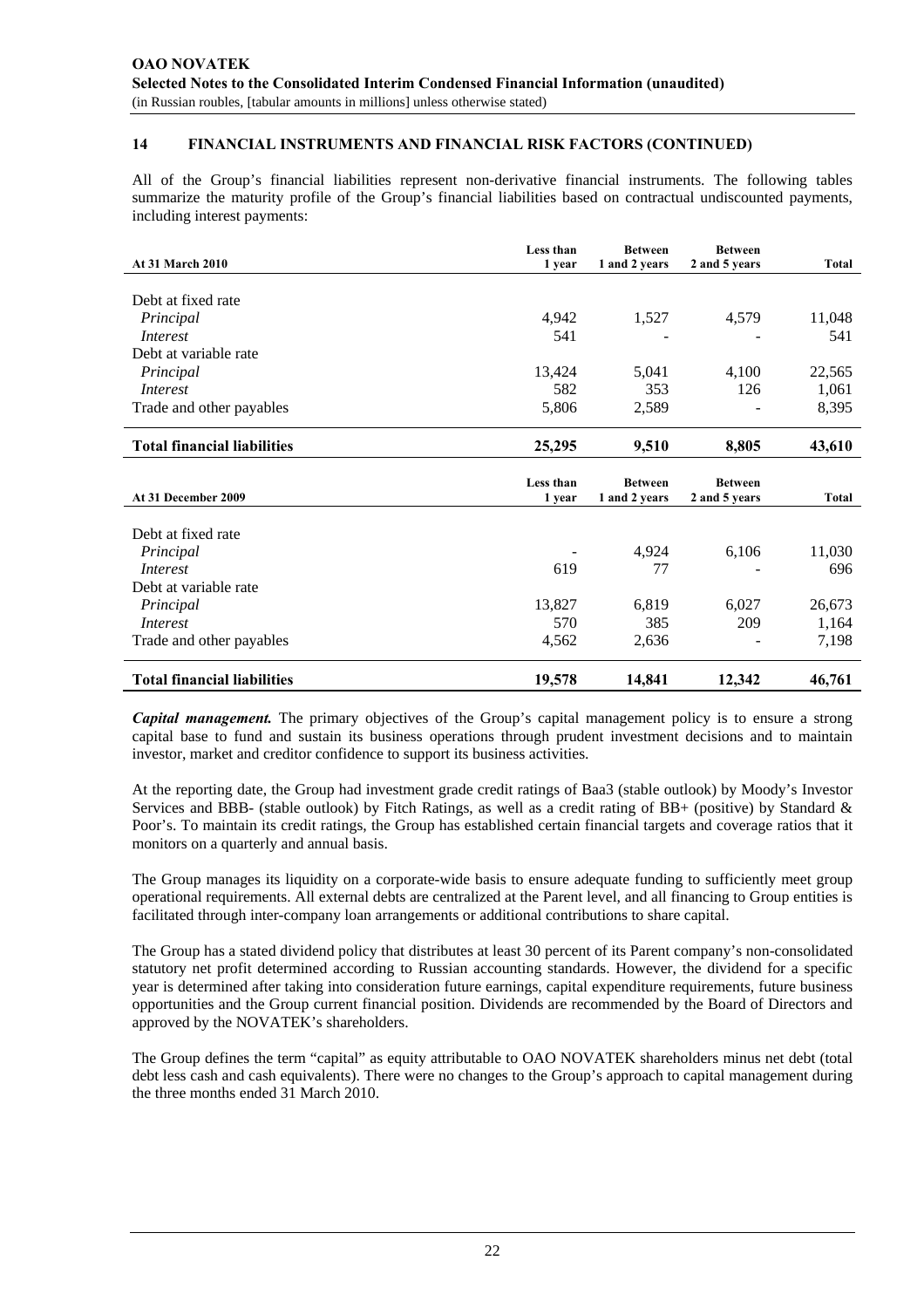#### **15 CONTINGENCIES AND COMMITMENTS**

*Operating environment.* The Russian Federation continues to display some characteristics of an emerging market. These characteristics include, but are not limited to, the existence of a currency that is in practice not convertible in most countries outside of the Russian Federation, and relatively high inflation. The tax, currency and customs legislation is subject to varying interpretations, frequent changes and other legal and fiscal impediments contribute to the challenges faced by entities currently operating in the Russian Federation. The future economic direction of the Russian Federation is largely dependent upon the effectiveness of economic, financial and monetary measures undertaken by the Government, together with tax, legal, regulatory, and political developments.

The Group's business operations are primarily located in the Russian Federation and are thus exposed to the economic and financial markets of the country.

*Recent volatility in global and Russian financial markets.* The global liquidity crisis which commenced in the middle of 2007 has resulted in numerous stresses to the capital market system, which among other things, has resulted in a lower level of capital market raising activities, a lower level of liquidity across the international and Russian banking sector, and higher interbank lending rates. The uncertainties over the past two years in the global financial market have led to a series of bank failures and bank rescue measures in the United States, Western Europe and in the Russian Federation amongst other countries. Moreover, the US Federal Reserve and Treasury as well as primary Central Banks around the world, including the Central Bank of the Russian Federation have initiated efforts to stimulate the global financial markets and will continue to closely monitor the global markets until signs of sustainable economic recovery is observable. The impact of the ongoing or sustained financial and economic crisis is difficult to predict or anticipate at this stage of the economic business cycle.

Under the present market situation, the Group's ability to obtain new borrowings and/or re-finance its existing borrowings at terms and conditions similar to those applied to earlier transactions may be affected. Moreover, the amount of financing available on the market has been reduced since the onset of the economic and financial crisis (often referred to as the "credit crunch"). The Group's debtors may also be affected by the lower liquidity situation, which could negatively impact their ability to repay their amounts owed. Deteriorating operating and financial conditions of debtors may also have an impact on management's cash flow forecasts and assessment of the impairment of financial and non-financial assets. To the extent that information is available, management has reflected revised estimates of expected future cash flows in its impairment assessments.

Management believes it is taking all the necessary measures to support the sustainability and growth of the Group's business in the current market environment, and are significantly enabled by the effectiveness of the financial policies and treasury management practices that the Group has employed in recent years. Specifically, the Group has maintained an adequate cash and cash equivalent balance, used diversified funding sources, limited bank concentration of liquid funds, required prepayments for hydrocarbon sales and has adhered to strict liquidity and financial leverage ratios.

Despite these efforts, management acknowledges that there are signs of continued market uncertainties over the direction and duration of the current market volatility and, consequently, is unable to predict the impact of any further deterioration in the global and Russian financial markets.

*Commitments.* At 31 March 2010, the Group had contractual capital expenditures commitments aggregating approximately RR 13,199 million (at 31 December 2009: RR 10,974 million) for phase two development of the Yurkharovskoye field (through 2012), development of the East-Tarkosalinskoye and Khancheyskoye fields (through 2010), and for continuation of phase two construction of the Purovsky Gas Condensate Plant (through 2011) all in accordance with duly signed agreements. In addition, at 31 March 2010, the Group has capital commitments for exploration activities under the El Arish Concession Agreement aggregating approximately USD 12 million (at 31 December 2009: USD 13 million).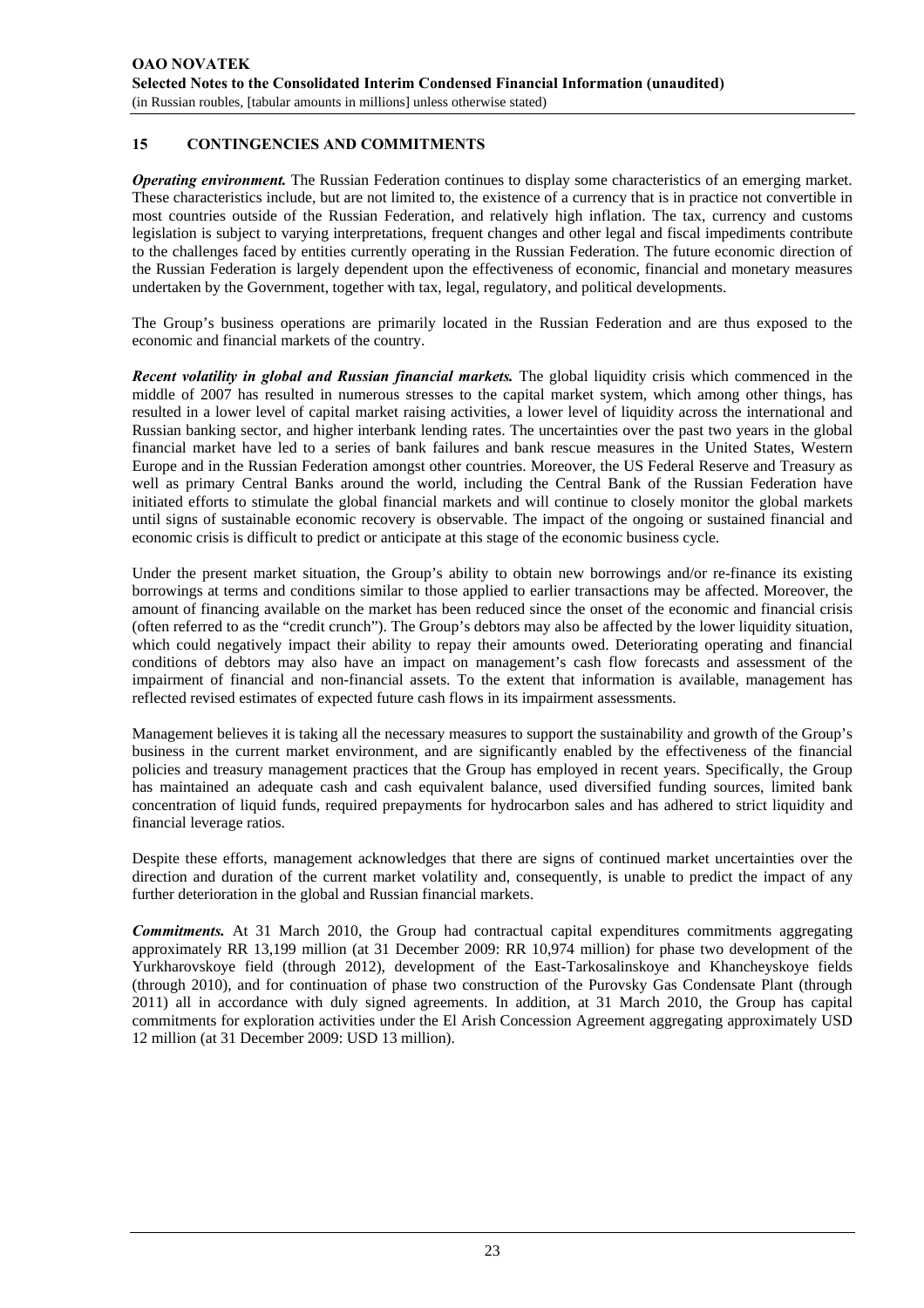#### **15 CONTINGENCIES AND COMMITMENTS (CONTINUED)**

*Taxation.* Russian tax, currency and customs legislation is subject to varying interpretations, and changes, which can occur frequently. Management's interpretation of such taxation legislation as applied to the Group's transactions and activities may be periodically challenged by the relevant regional and federal authorities. Furthermore, events within the Russian Federation suggest that the tax authorities may be taking a more assertive position in its interpretation of the legislation and assessments, and it is possible that transactions and activities that have not been challenged in the past may be challenged. As a result, significant additional taxes, penalties and interest may be assessed. Fiscal periods remain open to review by the authorities in respect of taxes for three calendar years preceding the year of review. Under certain circumstances reviews may cover longer periods.

As at 31 March 2010, management believes that its interpretation of the relevant legislation is appropriate and that it is probable that the Group's tax, currency and customs positions will be sustained. Where management believes it is probable that a position cannot be sustained, an appropriate amount has been accrued in the consolidated interim condensed financial information.

*Mineral licenses.* The Group is subject to periodic reviews of its activities by governmental authorities with respect to the requirements of its mineral licenses. Management cooperates with governmental authorities to agree on remedial actions necessary to resolve any findings resulting from these reviews. Failure to comply with the terms of a license could result in fines, penalties or license limitation, suspension or revocation. The Group's management believes any issues of non-compliance will be resolved through negotiations or corrective actions without any material adverse effect on the Group's financial position, results of operations or cash flows.

The Group's oil and gas fields and license areas are situated on land located in the Yamal-Nenets Autonomous Region. Licenses are issued by the Federal Agency for the Use of Natural Resources under the Ministry of Natural Resources and the Group pays unified natural resources production tax to produce crude oil, natural gas and unstable condensate from these fields and contributions for exploration of license areas.

*Environmental liabilities.* The Group and its predecessor entities have operated in the oil and gas industry in the Russian Federation for many years. The enforcement of environmental regulation in the Russian Federation is evolving and the enforcement posture of government authorities is continually being reconsidered. The Group periodically evaluates its obligations under environmental regulations and, as obligations are determined, they are recognized as an expense immediately if no future benefit is discernible. Potential liabilities arising as a result of a change in interpretation of existing regulations, civil litigation or changes in legislation cannot be estimated. Under existing legislation, management believes that there are no probable liabilities, which will have a material adverse effect on the Group's financial position, results of operations or cash flows.

*Legal contingencies.* The Group is subject of, or party to a number of court proceedings (both as a plaintiff and a defendant) arising in the ordinary course of business. In the opinion of management, there are no current legal proceedings or other claims outstanding, which could have a material effect on the result of operations or financial position of the Group and which have not been accrued or disclosed in the consolidated interim condensed financial information statements.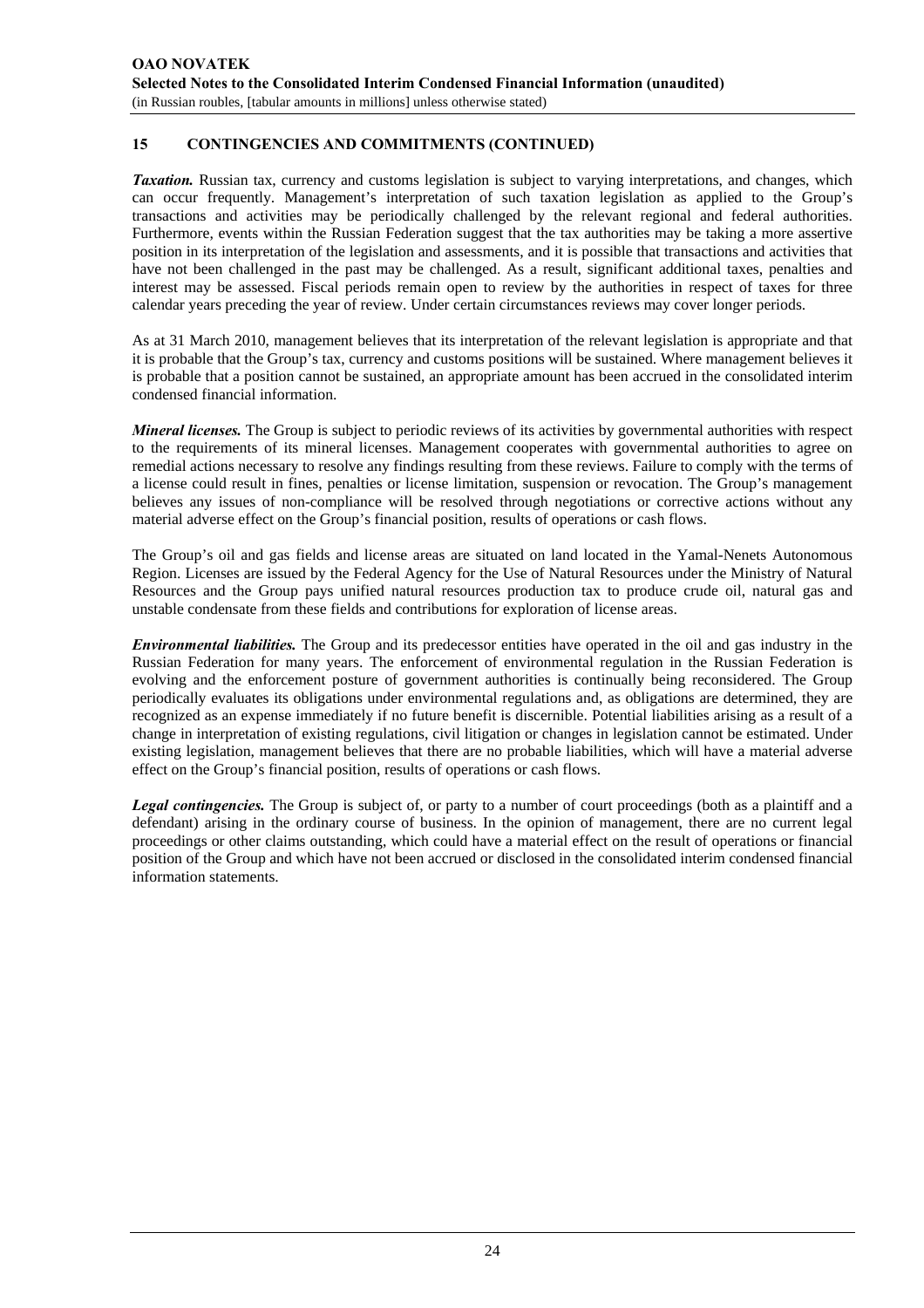#### **16 RELATED PARTY TRANSACTIONS**

Transactions between the NOVATEK and its subsidiaries, which are related parties of the NOVATEK, have been eliminated on consolidation and are not disclosed in this Note.

For the purposes of this consolidated interim condensed financial information, parties are generally considered to be related if one party has the ability to control the other party, is under common control, or can exercise significant influence over the other party in making financial and operational decisions. Management has used reasonable judgments in considering each possible related party relationship with attention directed to the substance of the relationship, not merely the legal form. Related parties may enter into transactions, which unrelated parties might not, and transactions between related parties may not be affected on the same terms, conditions and amounts as transactions between unrelated parties. The Group enters into transactions with related parties based on market or regulated prices.

All natural gas producers and wholesalers operating in Russia transport their natural gas volumes through the Unified Gas Supply System (UGSS), which is owned and operated by OAO Gazprom, a State monopoly. As an independent natural gas producer, the Group utilizes the UGSS to transport natural gas to end-consumers at the tariff established by the Federal Tariff Service.

Transactions with OAO Gazprom, a shareholder of significant influence, from October 2006, and its subsidiaries are presented below.

|                                                      | Three months ended 31 March: |                     |  |  |
|------------------------------------------------------|------------------------------|---------------------|--|--|
| Related parties $-$ OAO Gazprom and its subsidiaries | 2010                         | 2009                |  |  |
| <b>Transactions</b>                                  |                              |                     |  |  |
| OAO Gazprom:                                         |                              |                     |  |  |
| Natural gas sales                                    | 3,721                        |                     |  |  |
| Natural gas transportation to customers              | 6,892                        | 3,134               |  |  |
| Purchases of natural gas                             | 4                            |                     |  |  |
| <b>OOO</b> Mezhregiongaz:                            |                              |                     |  |  |
| Natural gas sales                                    |                              | 1,712               |  |  |
| <b>Other Gazprom subsidiaries:</b>                   |                              |                     |  |  |
| Natural gas sales                                    |                              | 274                 |  |  |
| Polymer product sales                                | 3                            |                     |  |  |
| Other operating income (loss)                        | (8)                          |                     |  |  |
| Natural gas transportation to customers              | 120                          | 79                  |  |  |
| Processing fees                                      | 177                          | 122                 |  |  |
| Other expenses                                       | 6                            | 7                   |  |  |
|                                                      |                              |                     |  |  |
| Related parties $-$ OAO Gazprom and its subsidiaries | <b>At 31 March 2010</b>      | At 31 December 2009 |  |  |

| <b>Balances</b>                                                                                                                                     |                |                |
|-----------------------------------------------------------------------------------------------------------------------------------------------------|----------------|----------------|
| <b>OAO</b> Gazprom:<br>Trade and other receivables<br>Trade payables and accrued liabilities                                                        | 1,459<br>1,551 | 530            |
| <b>OOO</b> Mezhregiongaz:<br>Trade and other receivables                                                                                            |                | 784            |
| <b>Other Gazprom subsidiaries:</b><br>Trade and other receivables<br>Prepayments and other current assets<br>Trade payables and accrued liabilities | 14<br>9<br>162 | 43<br>2<br>157 |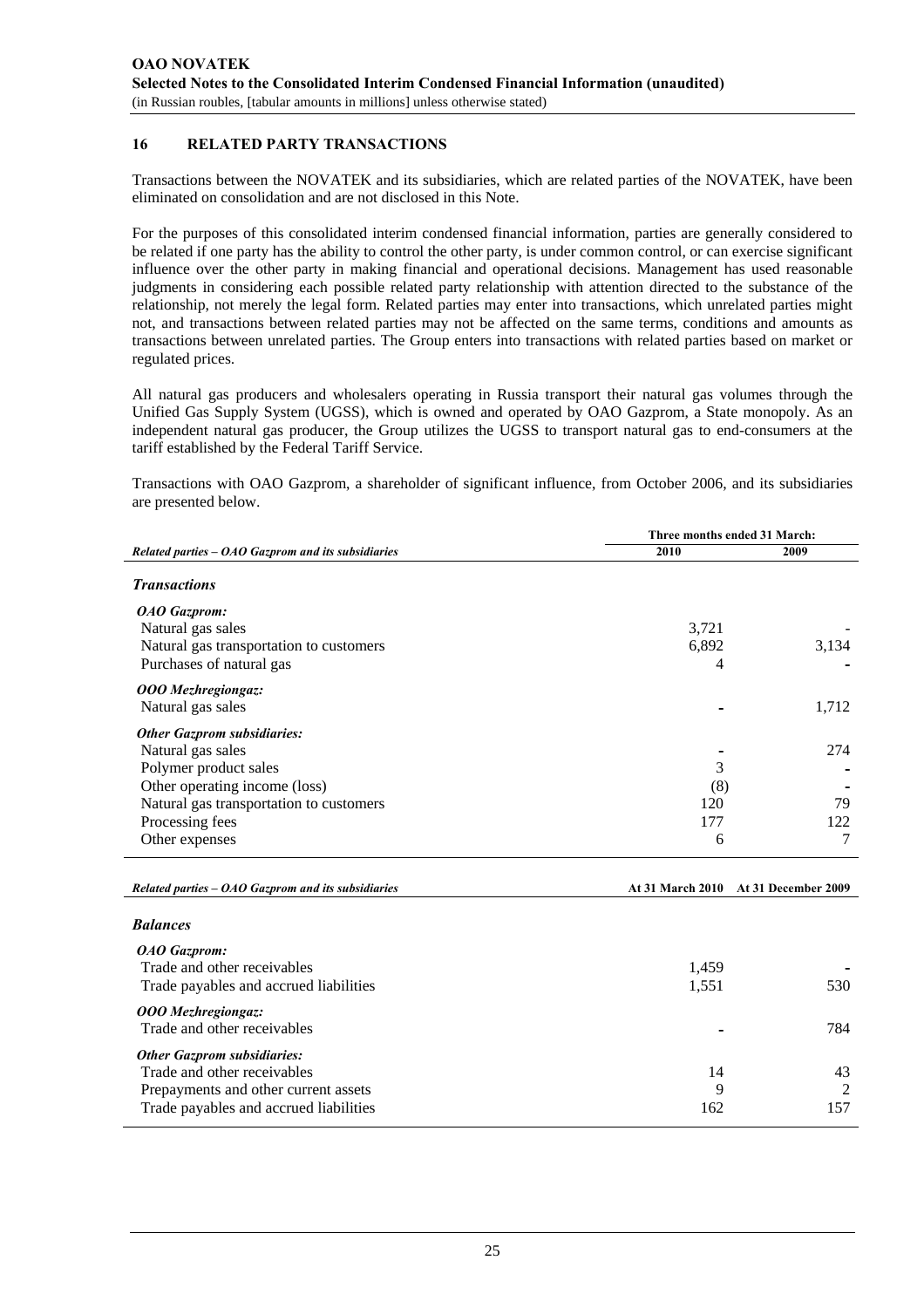#### **16 RELATED PARTY TRANSACTIONS (CONTINUED)**

|                                                                                                                                                                                                           | Three months ended 31 March: |                                      |  |  |
|-----------------------------------------------------------------------------------------------------------------------------------------------------------------------------------------------------------|------------------------------|--------------------------------------|--|--|
| Related parties – associates and joint ventures                                                                                                                                                           | 2010                         | 2009                                 |  |  |
| <b>Transactions</b><br>Other revenues<br>Interest income                                                                                                                                                  | 68<br>11                     | 236<br>13                            |  |  |
| Related parties – associates and joint ventures                                                                                                                                                           |                              | At 31 March 2010 At 31 December 2009 |  |  |
| <b>Balances</b><br>Interest on long-term loans receivable<br>Trade and other receivables<br>Short-term loans receivable<br>Prepayments and other current assets<br>Trade payables and accrued liabilities | 2                            | 108<br>80<br>837<br>8                |  |  |

As discussed in Note 4, in February 2010, the Group's effective control over ZAO "Terneftegas" ceased; therefore, subsequent to that event, the Group's balances and transactions with this entity are disclosed as related parties – joint ventures.

As discussed in Note 4, in February 2010, the Group increased its participation interests in OOO Oiltechproduct-Invest, OOO Petra Invest-M and OOO Tailiksneftegas to 51 percent through the acquisition of an additional 26 percent participation interests in each company. Subsequent to the increase in the Group's participation interest, these entities are fully consolidated and are no longer accounted for as related parties.

| Related parties – parties under significant influence                                                                            | Three months ended 31 March: |      |  |  |
|----------------------------------------------------------------------------------------------------------------------------------|------------------------------|------|--|--|
| of key management personnel                                                                                                      | 2010                         | 2009 |  |  |
| <b>Transactions</b>                                                                                                              |                              |      |  |  |
| <b>OOO</b> Nova (formerly SNP NOVA):<br>Purchases of construction services (capitalized within property, plant and<br>equipment) | 1.698                        | 292  |  |  |
| Oil products sales                                                                                                               | 9                            |      |  |  |
| Other revenues                                                                                                                   | 2                            | 4    |  |  |
| OAO Tambeyneftegaz:                                                                                                              |                              |      |  |  |
| Other operating income (loss)                                                                                                    | 2                            |      |  |  |
| Other operating expenses                                                                                                         |                              |      |  |  |
| Finance income (expense)                                                                                                         | 22                           |      |  |  |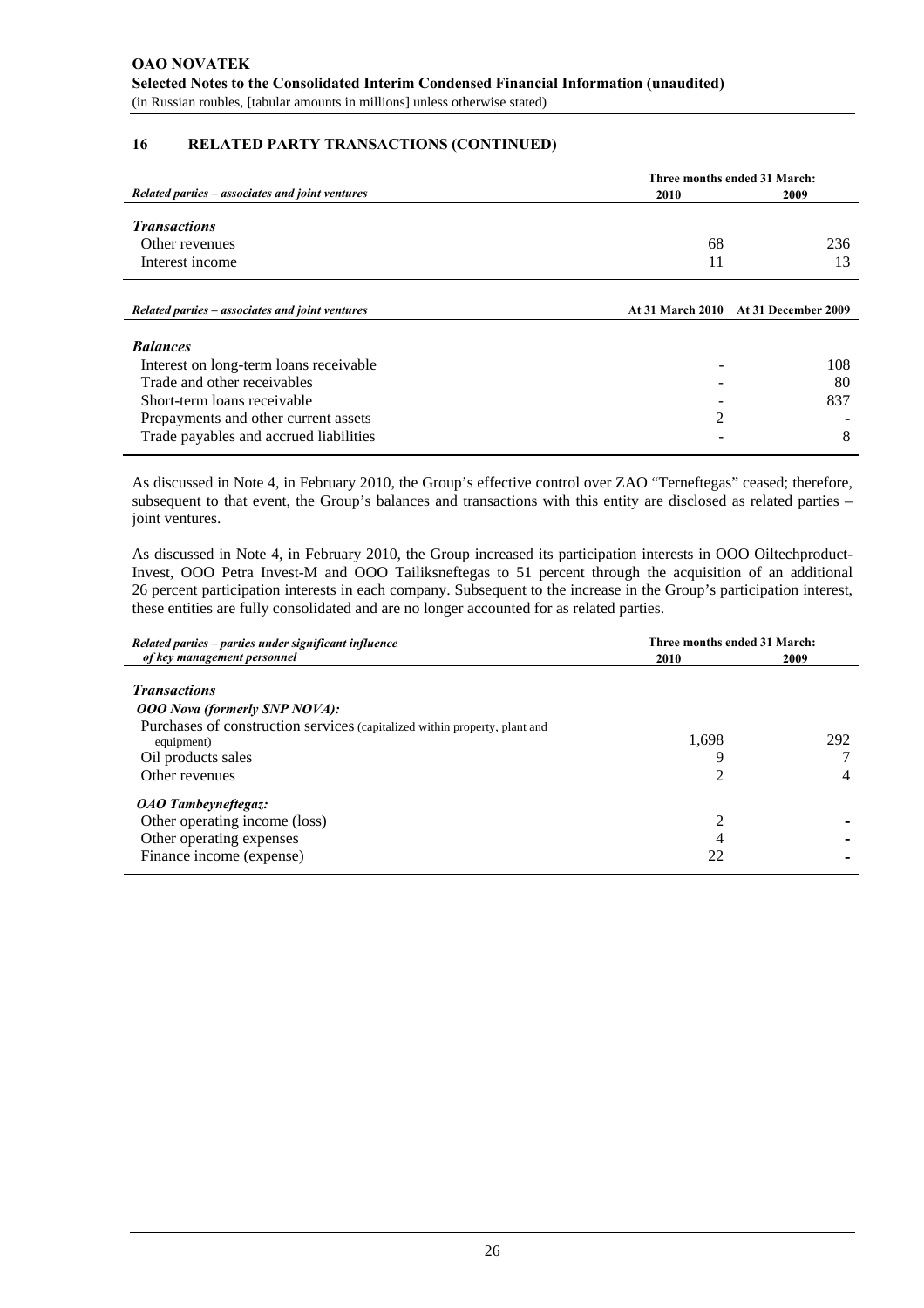#### **16 RELATED PARTY TRANSACTIONS (CONTINUED)**

| Related parties – parties under significant influence                |       |                                      |
|----------------------------------------------------------------------|-------|--------------------------------------|
| of key management personnel                                          |       | At 31 March 2010 At 31 December 2009 |
| <b>Balances</b>                                                      |       |                                      |
| <b>OOO</b> Nova (formerly SNP NOVA):                                 |       |                                      |
| Trade and other receivables                                          | 4     | 11                                   |
| Trade payables and accrued liabilities                               | 697   | 188                                  |
| <b>OAO</b> Tambeyneftegaz:                                           |       |                                      |
| Trade and other receivables                                          | 206   | 184                                  |
| Prepayments and other current assets                                 | 14    | 14                                   |
| Short-term loans receivable                                          | 639   | 636                                  |
| Trade payables and accrued liabilities                               | 1     | $\overline{2}$                       |
| <b>Aldi trading Limited:</b>                                         |       |                                      |
| Other non-current liabilities                                        | 1,269 | 1,292                                |
| <b>Orsel consultant Limited:</b>                                     |       |                                      |
| Other non-current liabilities                                        | 1,269 | 1,292                                |
| <b>Innecto ventures Limited:</b>                                     |       |                                      |
| Other non-current liabilities                                        | 51    | 52                                   |
|                                                                      |       |                                      |
| Related parties - party under control<br>of key management personnel |       | At 31 March 2010 At 31 December 2009 |
|                                                                      |       |                                      |
| <b>Balances</b>                                                      |       |                                      |
| <b>OAO</b> Pervobank:                                                |       |                                      |
| Cash and cash equivalents                                            | 739   | 845                                  |

*Key management compensation.* The Group paid to key management personnel (members of the Board of Directors and the Management Committee, some of whom have also direct and indirect interests in the Group) short-term compensation, including salary, bonuses, and excluding dividends the following amount in cash.

|                             |      | For the three months ended<br>31 March |  |  |
|-----------------------------|------|----------------------------------------|--|--|
|                             | 2010 | 2009                                   |  |  |
| <b>Board of Directors</b>   | 10   | 10                                     |  |  |
| <b>Management Committee</b> | 59   | 51                                     |  |  |
| <b>Total compensation</b>   | 69   | $\boldsymbol{6}$                       |  |  |

Such amounts include personal income tax and are net of unified social tax. The Board of Directors consisted of eight members until 3 October 2008, and was subsequently increased to nine members. The Management Committee consisted of 11 members until 4 December 2009 and was subsequently increased to 15 members.

The remuneration for serving on the Board of Directors is subject to approval by the General Meeting of Shareholders. Key management personnel also receive certain short-term benefits related to healthcare. In addition, RR 44 million was recognized during three months ended 31 March 2010 and 2009 as part of the share-based compensation scheme and included in general and administrative expenses.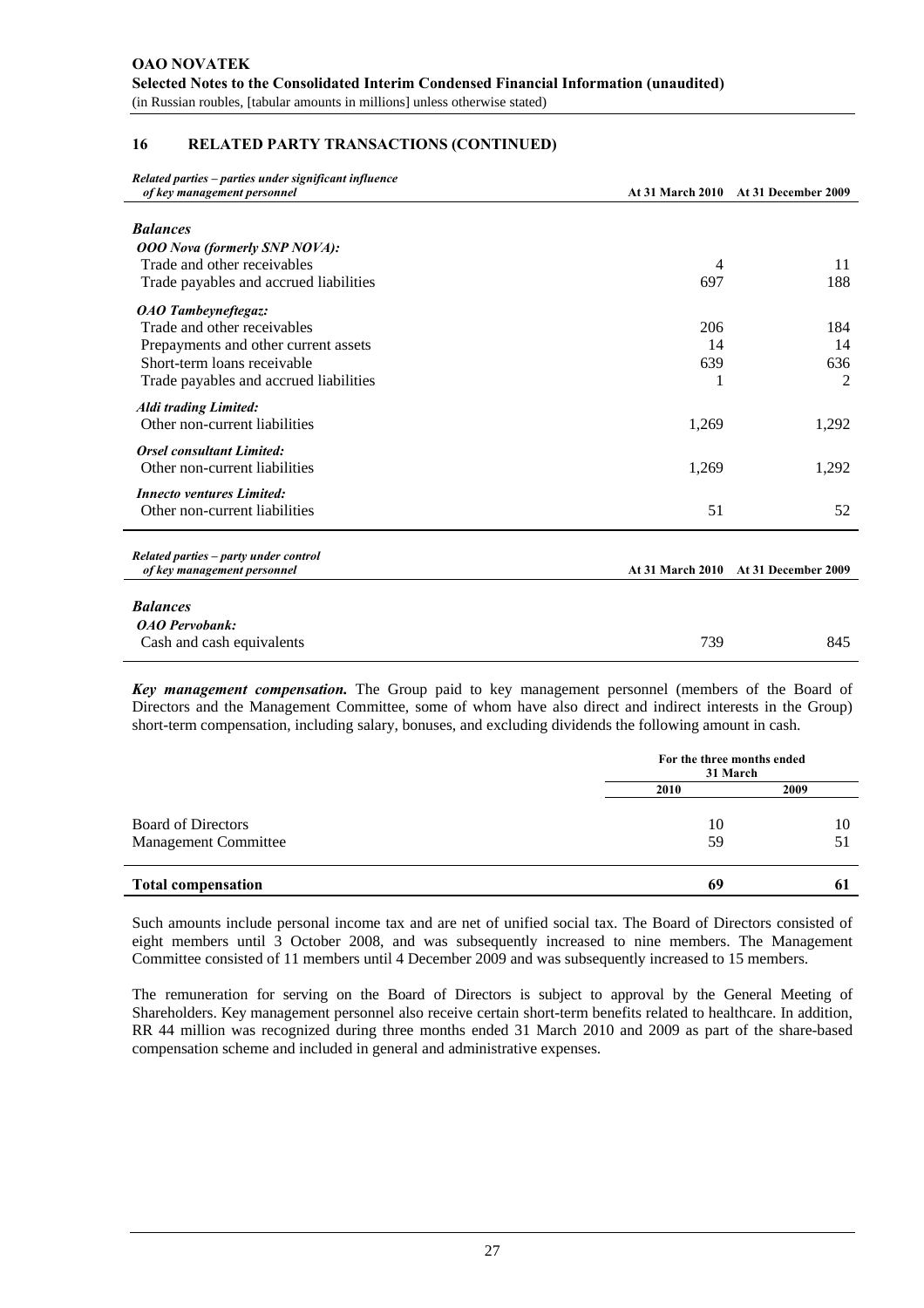#### **17 SEGMENT INFORMATION**

The Group's activities are considered by the chief operating decision maker (hereinafter referred to as "CODM", represented by the Management Committee of NOVATEK) to comprise the following operating segments:

- Exploration, production and marketing acquisitions, exploration, development, production, processing, marketing and transportation of natural gas, gas condensate and related products; and
- Polymer production and marketing production and marketing of polymer insulation tape and other polymer products.

Segment information is provided to the CODM in accordance with Regulations on Accounting and Reporting of the Russian Federation ("RAR") with reconciling items largely representing adjustments and reclassifications recorded in the consolidated interim condensed financial information for the fair presentation in accordance with IFRS.

Segment information for the three months ended 31 March 2010 is as follows:

| For the three months ended 31 March 2010                   | <b>Exploration,</b><br>production<br>and<br>marketing | Polymer<br>production<br>and<br>marketing | Segment<br>information<br>as reported<br>to CODM | Reconciling<br>items | <b>Total per</b><br>consolidated<br>interim<br>condensed<br>financial<br>information |
|------------------------------------------------------------|-------------------------------------------------------|-------------------------------------------|--------------------------------------------------|----------------------|--------------------------------------------------------------------------------------|
|                                                            |                                                       |                                           |                                                  |                      |                                                                                      |
| External revenues                                          | 27,395                                                | 483                                       | 27,878                                           | (136)                | 27,742                                                                               |
| <b>External expenses</b>                                   | (15,513)                                              | (417)                                     | (15,930)                                         | (17)                 | (15, 947)                                                                            |
| Other operating income (loss)                              | 372                                                   | 3                                         | 375                                              | 1,203                | 1,578                                                                                |
| Interest expense                                           | (396)                                                 |                                           | (396)                                            | 247                  | (149)                                                                                |
| Interest income                                            | 49                                                    | 1                                         | 50                                               | 65                   | 115                                                                                  |
| Foreign exchange gain (loss)                               | 664                                                   | 1                                         | 665                                              | (19)                 | 646                                                                                  |
| <b>Segment result</b>                                      | 12,571                                                | 71                                        | 12,642                                           | 1,343                | 13,985                                                                               |
| Share of profit (loss) of associates,<br>net of income tax |                                                       |                                           |                                                  |                      | (1)                                                                                  |
| Profit before income tax                                   |                                                       |                                           |                                                  |                      | 13,984                                                                               |
|                                                            |                                                       |                                           |                                                  |                      |                                                                                      |
| Depreciation, depletion and amortization                   | 1,849                                                 | 16                                        | 1,865                                            | (227)                | 1,638                                                                                |
| Capital expenditures                                       | 4,958                                                 | 1                                         | 4,959                                            | 1,271                | 6,230                                                                                |

Reconciling items mainly related to:

- different methodology of stable gas condensate sales recognition under IFRS and the RAR which requires reversal of external revenues for RR 89 million;
- different methodology of calculation disposal of participation interest in ZAO "Terneftegas" under IFRS and RAR which requires recording RR 988 million in other operating income (loss);
- adjustment of prior period expenses under RAR, which are recognized under IFRS as depreciation, depletion and amortization which requires reclassification of loss of RR 222 million from other operating income (loss) to depreciation, depletion and amortization;
- different methodology of depreciation, depletion and amortization calculation for oil and gas properties between IFRS (units of production) and the RAR (straight-line) which requires reversal in external expenses of RR 449 million; and
- different methodology of capital expenditures recognition which requires recording an additional capital expenditures of RR 531 million and different interest capitalization policies under IFRS and RAR, which requires recording additional interest capitalized in the amount of RR 410 million.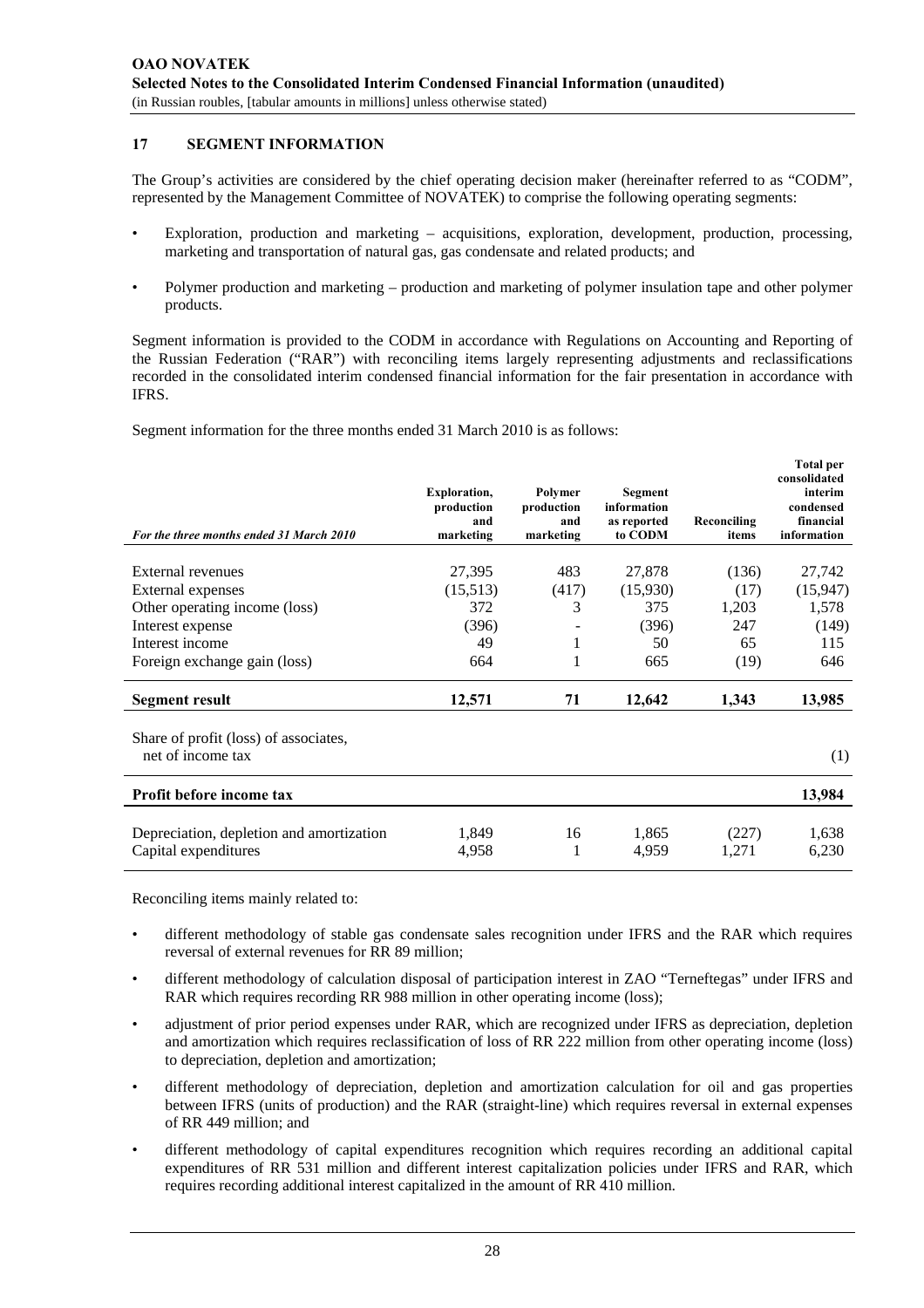#### **17 SEGMENT INFORMATION (CONTINUED)**

Segment information for the three months ended 31 March 2009 is as follows:

| For the three months ended 31 March 2009                   | <b>Exploration,</b><br>production<br>and<br>marketing | Polymer<br>production<br>and<br>marketing | Segment<br>information<br>as reported<br>to CODM | Reconciling<br>items | <b>Total per</b><br>consolidated<br>interim<br>condensed<br>financial<br>information |
|------------------------------------------------------------|-------------------------------------------------------|-------------------------------------------|--------------------------------------------------|----------------------|--------------------------------------------------------------------------------------|
|                                                            |                                                       |                                           |                                                  |                      |                                                                                      |
| <b>External revenues</b>                                   | 16,612                                                | 410                                       | 17,022                                           | (41)                 | 16,981                                                                               |
| External expenses                                          | (10,695)                                              | (441)                                     | (11, 136)                                        | (243)                | (11, 379)                                                                            |
| Other operating income (loss)                              | (527)                                                 | 1                                         | (526)                                            | 583                  | 57                                                                                   |
| Interest expense                                           | (268)                                                 | (2)                                       | (270)                                            | 207                  | (63)                                                                                 |
| Interest income                                            | 140                                                   |                                           | 140                                              | 40                   | 180                                                                                  |
| Foreign exchange gain (loss)                               | (2,979)                                               | ۰                                         | (2,979)                                          | (46)                 | (3,025)                                                                              |
| Segment result                                             | 2,283                                                 | (32)                                      | 2,251                                            | 500                  | 2,751                                                                                |
| Share of profit (loss) of associates,<br>net of income tax |                                                       |                                           |                                                  |                      | (16)                                                                                 |
|                                                            |                                                       |                                           |                                                  |                      |                                                                                      |
| Profit before income tax                                   |                                                       |                                           |                                                  |                      | 2,735                                                                                |
|                                                            |                                                       |                                           |                                                  |                      |                                                                                      |
| Depreciation, depletion and amortization                   | 1,140                                                 | 8                                         | 1,148                                            | 34                   | 1,182                                                                                |
| Capital expenditures                                       | 5,107                                                 |                                           | 5,107                                            | (1,236)              | 3,871                                                                                |

Reconciling items mainly related to:

- different methodology of acquisitions calculation under IFRS and RAR of Tarkosaleneftegas and Khancheyneftegas in 2004 with deferred liabilities which provides for the recording of additional natural gas revenue in the amount of RR 84 million;
- adjustment of prior period expenses under RAR, which are recognized under IFRS in the line depreciation, depletion and amortization which requires reclassification of loss of RR 492 million from other operation income (loss) to depreciation, depletion and amortization;
- different methodology of depreciation, depletion and amortization calculation for oil and gas properties between IFRS (units of production) and the RAR (straight-line) which resulted in the reversal in external expenses for RR 515 million; and
- different methodology of capital expenditures recognition which gives additional expenditures of RR 1,744 million and different interest capitalization policies under IFRS and RAR, which requires recording additional interest capitalized in the amount of RR 289 million.

*Geographical information.* The Group's two segments operate in four major geographical areas of the world. In the Russian Federation, its home country, the Group is mainly engaged in the exploration, development, production and sales of natural gas, crude oil, gas condensate and related products and sales of polymer and insulation tape. Activities outside the Russian Federation are conducted in the United States (sales of stable gas condensate), in Europe (sales of stable gas condensate, liquefied petroleum gas and crude oil), in Asian-Pacific region (hereinafter referred to as "APR") (sales of stable gas condensate) and other areas (sales of liquefied petroleum gas and sales of polymer and insulation tape). Information on the geographical location of the Group's revenues is set out below.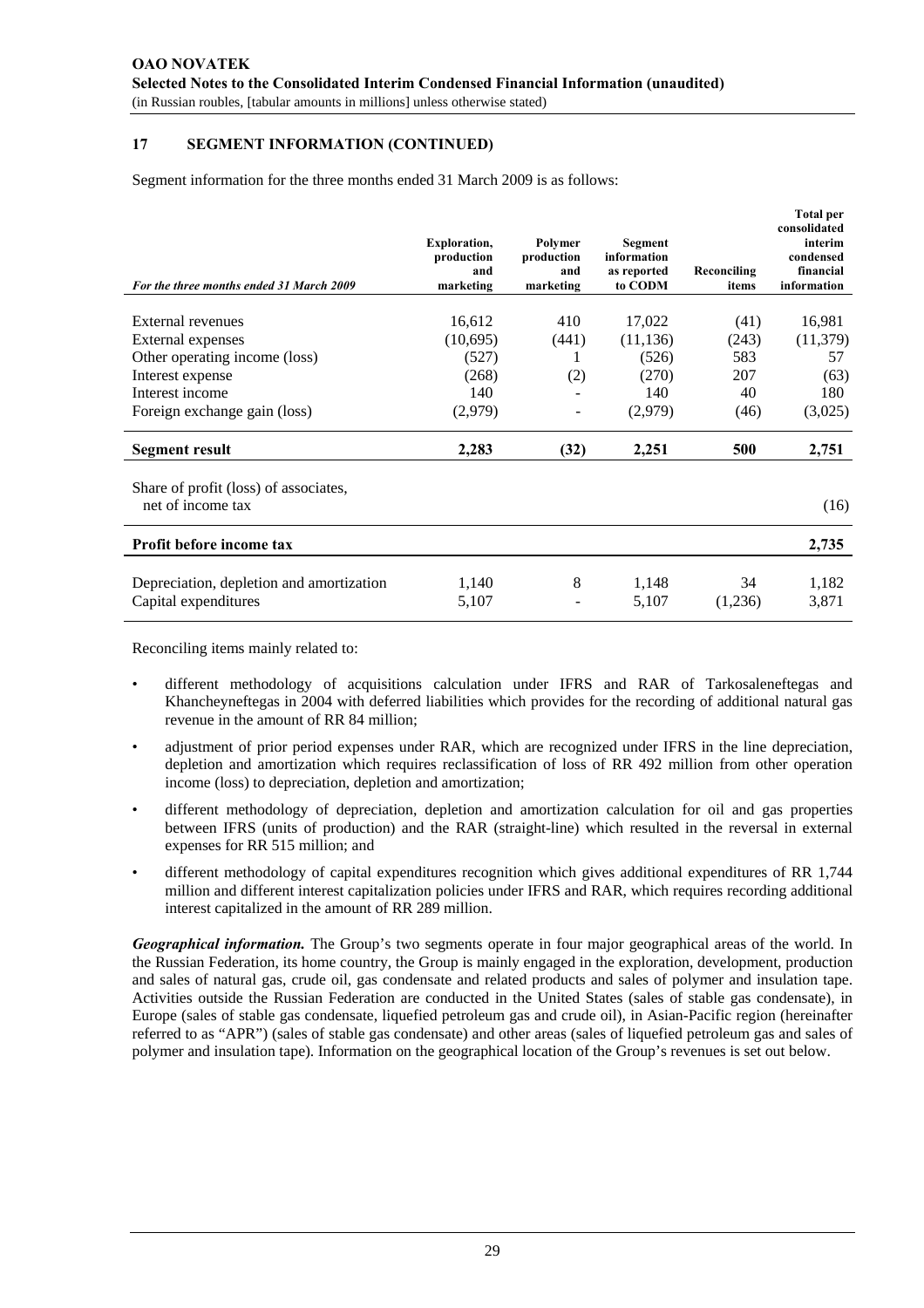#### **17 SEGMENT INFORMATION (CONTINUED)**

Geographical information for the three months ended 31 March 2009 is as follows:

| For the three months ended     | Russian    | <b>Outside Russian Federation</b> |                 |                          |                          |                          |                          |        |
|--------------------------------|------------|-----------------------------------|-----------------|--------------------------|--------------------------|--------------------------|--------------------------|--------|
| 31 March 2010                  | Federation | Europe                            | <b>USA</b>      | <b>APR</b>               |                          | <b>Other</b> Export duty | <b>Subtotal</b>          | Total  |
|                                |            |                                   |                 |                          |                          |                          |                          |        |
| Natural gas                    | 18.914     |                                   |                 |                          |                          |                          | $\overline{\phantom{0}}$ | 18.914 |
| Stable gas condensate          |            | 1,102                             | 7,212           | (135)                    | $\overline{\phantom{0}}$ | (3,247)                  | 4,932                    | 4,933  |
| Liquefied petroleum gas        | 1,253      | 1,977                             | $\qquad \qquad$ | $\overline{\phantom{0}}$ |                          | (198)                    | 1.779                    | 3,032  |
| Crude oil                      | 159        | 329                               |                 |                          |                          | (163)                    | 166                      | 325    |
| Oil products                   | 33         |                                   |                 |                          |                          |                          |                          | 33     |
| Oil and gas sales              | 20.360     | 3,408                             | 7,212           | (135)                    | -                        | (3,608)                  | 6,877                    | 27,237 |
| Polymer products sales         | 391        |                                   |                 | -                        | 78                       | ۰                        | 78                       | 469    |
| Other revenues                 | 36         | ۰                                 |                 |                          | -                        |                          |                          | 36     |
| <b>Total external revenues</b> | 20.787     | 3.408                             | 7,212           | (135)                    | 78                       | (3,608)                  | 6,955                    | 27,742 |

| For the three months ended     | Russian    | <b>Outside Russian Federation</b> |                          |            |                          |                          |                          |              |
|--------------------------------|------------|-----------------------------------|--------------------------|------------|--------------------------|--------------------------|--------------------------|--------------|
| <b>31 March 2009</b>           | Federation | Europe                            | <b>USA</b>               | <b>APR</b> |                          | <b>Other</b> Export duty | <b>Subtotal</b>          | <b>Total</b> |
|                                |            |                                   |                          |            |                          |                          |                          |              |
| Natural gas                    | 12,171     |                                   |                          |            |                          |                          | $\overline{\phantom{a}}$ | 12,171       |
| Stable gas condensate          | 291        | $\overline{\phantom{a}}$          | 3,698                    |            | $\overline{\phantom{0}}$ | (1,348)                  | 2,350                    | 2.641        |
| Liquefied petroleum gas        | 387        | 824                               |                          |            | 44                       | (17)                     | 851                      | 1,238        |
| Crude oil                      | 150        | 146                               | $\overline{\phantom{a}}$ | -          | $\overline{\phantom{0}}$ | (53)                     | 93                       | 243          |
| Oil products                   | 13         | 14                                | $\overline{\phantom{a}}$ |            | $\overline{\phantom{a}}$ | (4)                      | 10                       | 23           |
| Oil and gas sales              | 13,012     | 984                               | 3,698                    |            | 44                       | (1, 422)                 | 3,304                    | 16,316       |
| Polymer products sales         | 356        |                                   |                          |            | 41                       |                          | 41                       | 397          |
| Other revenues                 | 268        | -                                 |                          |            |                          |                          |                          | 268          |
| <b>Total external revenues</b> | 13.636     | 984                               | 3,698                    |            | 85                       | (1, 422)                 | 3.345                    | 16,981       |

Revenues from external customers are based on the geographical location of customers even though all revenues are generated from assets located in the Russian Federation. Substantially all of the Group's assets are located in the Russian Federation.

*Major customers.* For the three months ended 31 March 2010, the Group has three major customers to whom individual revenues were more than 10 percent of total external revenues. The respective total sales to these customers represent 32 percent of total external revenues. There were no customers with individual revenues exceeding 10 percent for the three months ended 31 March 2009.

Sales to major customers are included in the results of the Exploration, production and marketing segment.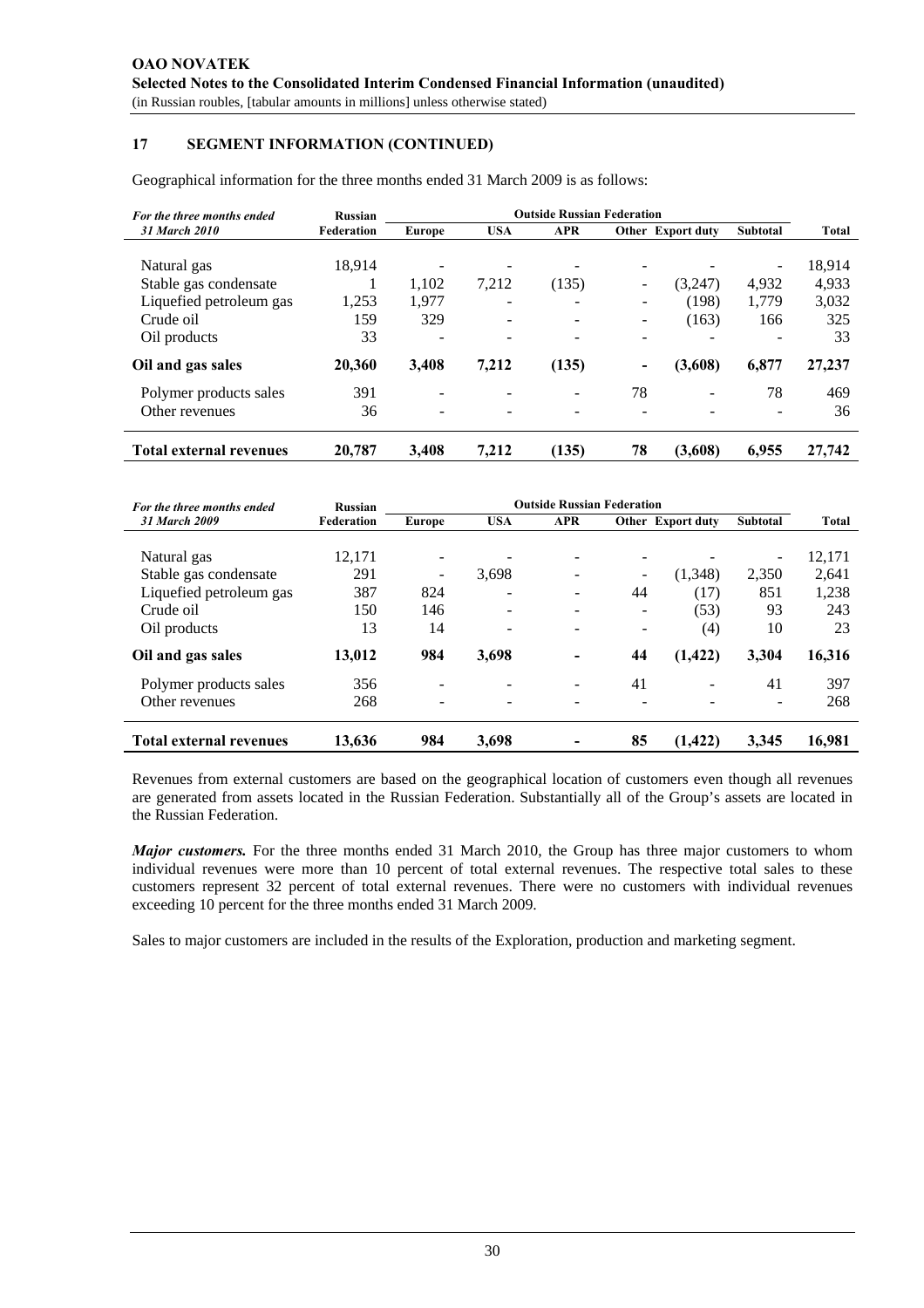#### **18 SUBSEQUENT EVENTS**

On 27 April 2010, the general meeting of participants for OOO Oiltechproduct-Invest, OOO Petra Invest-M and OOO Tailiksneftegas have decided to increase the ordinary share capital of the respective entities by the additional contribution in the total amount of RR 2,589 million made by NOVATEK. As a result, the Group's participation interest in OOO Oiltechproduct-Invest, OOO Petra Invest-M and OOO Tailiksneftegas will increase to 82.4 percent, 92.6 percent and 94.2 percent, respectively, when the changes are registered in the respective share capitals. At the date of this financial information, NOVATEK fully paid the additional contribution in cash.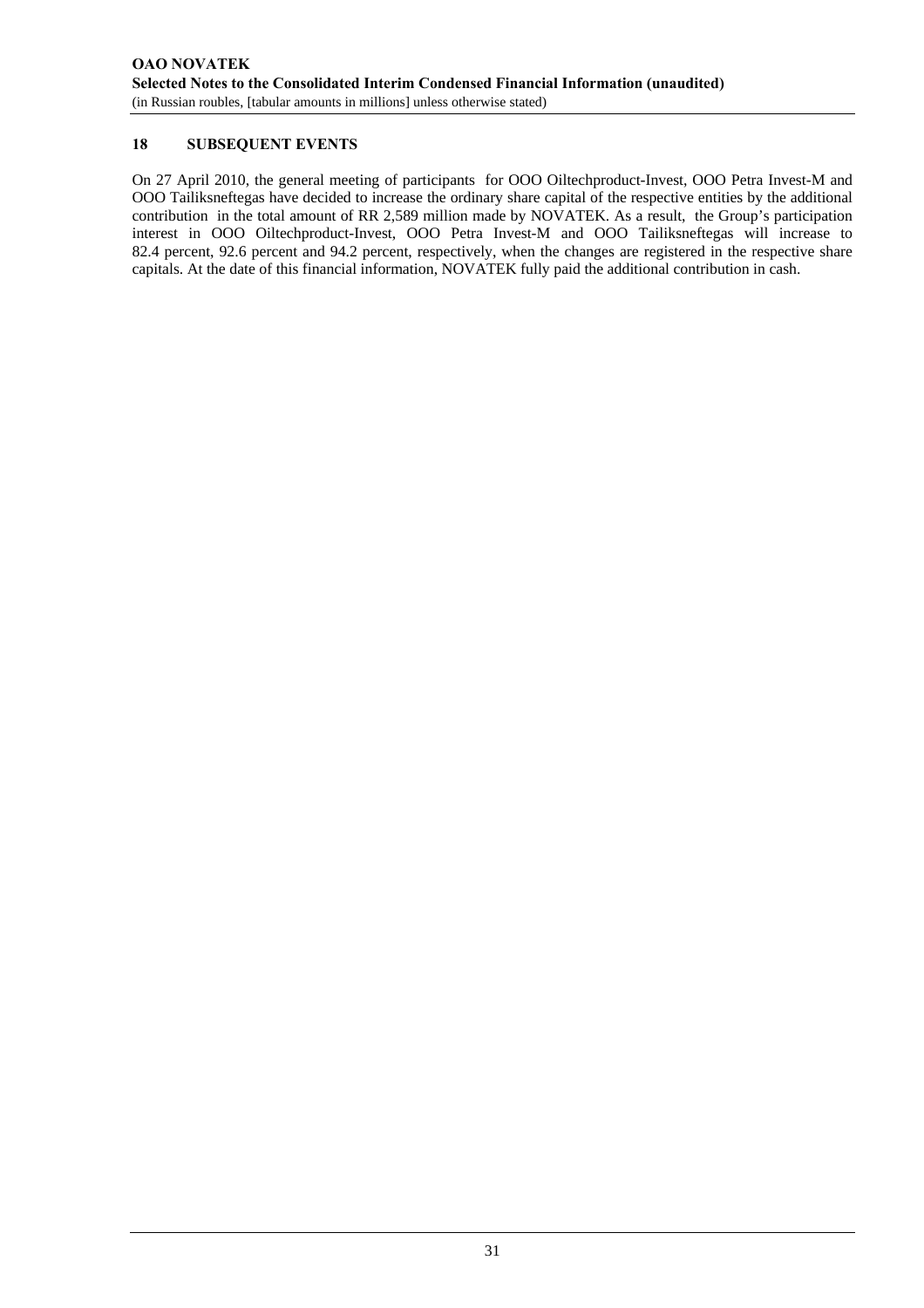#### **19 NEW ACCOUNTING PRONOUNCEMENTS**

Beginning 1 January 2010, in addition to that which is disclosed in Note 3, the Group has adopted the following new standards and interpretations:

- IFRS 3, *Business Combinations* (revised January 2008; effective for business combinations for which the acquisition date is on or after the beginning of the first annual reporting period beginning on or after 1 July 2009). The revised IFRS 3 will allow entities to choose to measure non-controlling interests using the existing IFRS 3 method (proportionate share of the acquirer's identifiable net assets) or at fair value. The revised IFRS 3 is more detailed in providing guidance on the application of the purchase method to business combinations. The requirement to measure at fair value every asset and liability at each step in a step acquisition for the purposes of calculating a portion of goodwill has been removed. Instead, goodwill will be measured as the difference at acquisition date between the fair value of any investment in the business held before the acquisition, the consideration transferred and the net assets acquired. Acquisition-related costs will be accounted for separately from the business combination and therefore recognized as expenses rather than included in goodwill. An acquirer will have to recognize at the acquisition date a liability for any contingent purchase consideration. Changes in the value of that liability after the acquisition date will be recognized in accordance with other applicable IFRSs, as appropriate, rather than by adjusting goodwill. The revised IFRS 3 brings into its scope business combinations involving only mutual entities and business combinations achieved by contract alone;
- IAS 27, *Consolidated and Separate Financial Statements* (revised January 2008; effective for annual periods beginning on or after 1 July 2009). The revised IAS 27 will require an entity to attribute total comprehensive income to the owners of the parent and to the non-controlling interests (previously "minority interests") even if this results in the non-controlling interests having a deficit balance (the current standard requires the excess losses to be allocated to the owners of the parent in most cases). The revised standard specifies that changes in a parent's ownership interest in a subsidiary that do not result in the loss of control must be accounted for as equity transactions. It also specifies how an entity should measure any gain or loss arising on the loss of control of a subsidiary. At the date when control is lost, any investment retained in the former subsidiary will have to be measured at its fair value;
- Amendments to IFRS 2, *Share-based Payment. Group Cash-settled Share-based Payment Transactions*. (effective for annual periods beginning on or after 1 January 2010). The amendments provide a clear basis to determine the classification of share-based payment awards in both consolidated and separate financial statements. The amendments incorporate into the standard the guidance in IFRIC 8 and IFRIC 11, which are withdrawn. The amendments expand on the guidance given in IFRIC 11 to address plans that were previously not considered in the interpretation. The amendments also clarify the defined terms in the Appendix to the standard;
- IFRIC 17, *Distribution of Non-Cash Assets to Owners* (effective for annual periods beginning on or after 1 July 2009). The amendment clarifies when and how distribution of non-cash assets as dividends to the owners should be recognized. An entity should measure a liability to distribute non-cash assets as a dividend to its owners at the fair value of the assets to be distributed. A gain or loss on disposal of the distributed noncash assets will be recognized in profit or loss when the entity settles the dividend payable. IFRIC 17 is not relevant to the Group's operations because it does not distribute non-cash assets to owners;
- IFRIC 18, *Transfers of Assets from Customers* (effective for annual periods beginning on or after 1 July 2009). The interpretation clarifies the accounting for transfers of assets from customers, namely, the circumstances in which the definition of an asset is met; the recognition of the asset and the measurement of its cost on initial recognition; the identification of the separately identifiable services (one or more services in exchange for the transferred asset); the recognition of revenue, and the accounting for transfers of cash from customers; and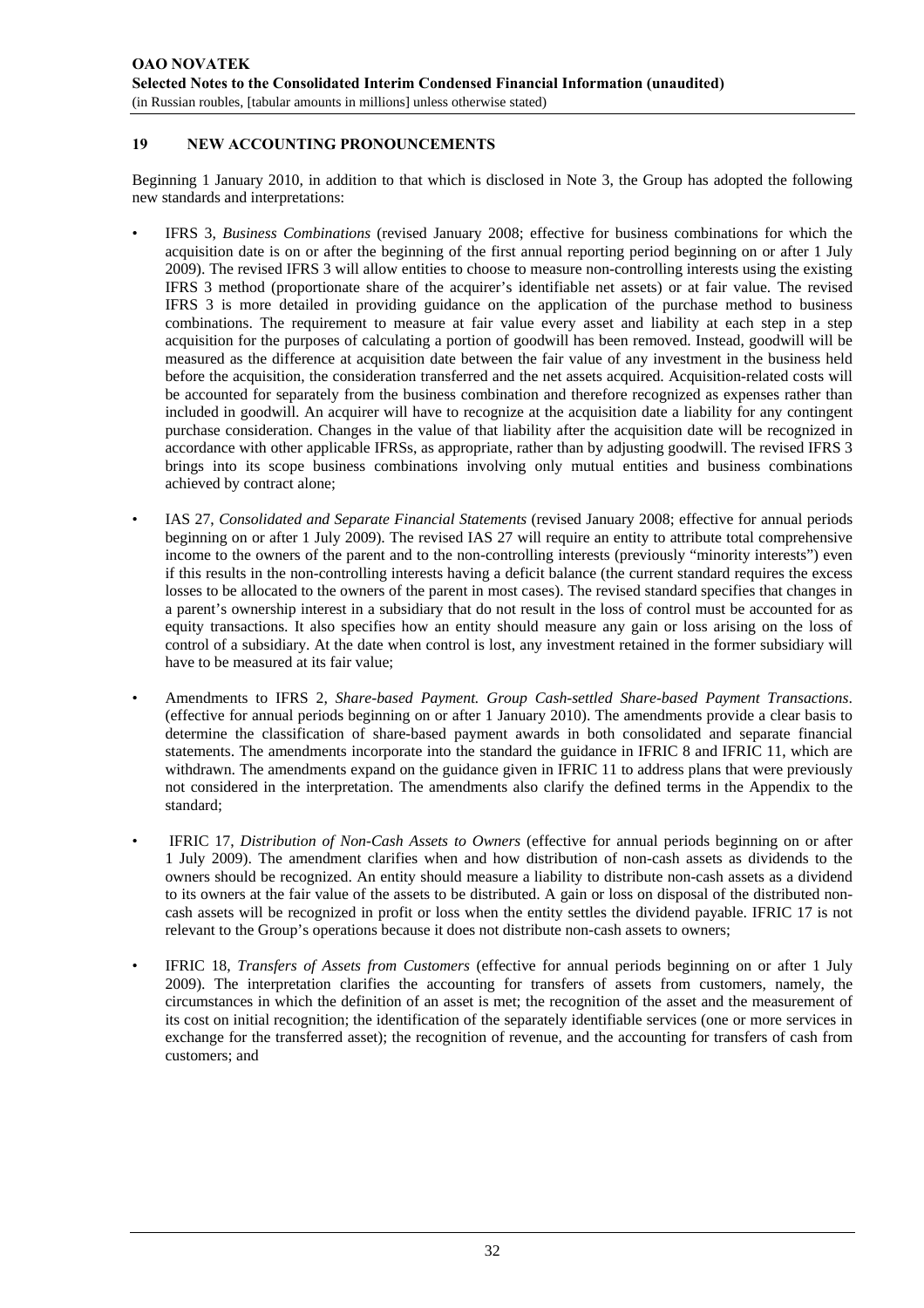#### **19 NEW ACCOUNTING PRONOUNCEMENTS (CONTINUED)**

• Improvements to International Financial Reporting Standards (issued in April 2009; amendments to IFRS 2, IAS 38, IFRIC 9 and IFRIC 16 are effective for annual periods beginning on or after 1 July 2009; amendments to IFRS 5, IFRS 8, IAS 1, IAS 7, IAS 17, IAS 36 and IAS 39 are effective for annual periods beginning on or after 1 January 2010). The improvements consist of a mixture of substantive changes and clarifications in the following standards and interpretations: clarification that contributions of businesses in common control transactions and formation of joint ventures are not within the scope of IFRS 2; clarification of disclosure requirements set by IFRS 5 and other standards for non-current assets (or disposal groups) classified as held for sale or discontinued operations; requiring to report a measure of total assets and liabilities for each reportable segment under IFRS 8 only if such amounts are regularly provided to the chief operating decision maker; amending IAS 1 to allow classification of certain liabilities settled by entity's own equity instruments as non-current; changing IAS 7 such that only expenditures that result in a recognized asset are eligible for classification as investing activities; allowing classification of certain long-term land leases as finance leases under IAS 17 even without transfer of ownership of the land at the end of the lease; providing additional guidance in IAS 18 for determining whether an entity acts as a principal or an agent; clarification in IAS 36 that a cash generating unit shall not be larger than an operating segment before aggregation; supplementing IAS 38 regarding measurement of fair value of intangible assets acquired in a business combination; amending IAS 39 (i) to include in its scope option contracts that could result in business combinations, (ii) to clarify the period of reclassifying gains or losses on cash flow hedging instruments from equity to profit or loss and (iii) to state that a prepayment option is closely related to the host contract if upon exercise the borrower reimburses economic loss of the lender; and amending IFRIC 9 to state that embedded derivatives in contracts acquired in common control transactions and formation of joint ventures are not within its scope; and removing the restriction in IFRIC 16 that hedging instruments may not be held by the foreign operation that itself is being hedged.

The adoption of these new standards and interpretations, in case of such operations, had an insignificant effect on the Group's consolidated interim condensed financial information statement.

Recently, the International Accounting Standards Board published the following new standards and interpretations which have not been early adopted by the Group.

- IFRIC 19, *Extinguishing Financial Liabilities with Equity Instruments* (effective for annual periods beginning on or after 1 July 2010). This IFRIC clarifies the accounting when an entity settles its debt by issuing its own equity instruments. A gain or loss is recognised in profit or loss based on the fair value of the equity instruments compared to the carrying amount of the debt;
- Amendment to IAS 32 (effective for annual periods beginning on or after 1 February 2010). The amendment exempts certain rights issues of shares with proceeds denominated in foreign currencies from classification as financial derivatives;
- Amendment to IAS 24, *Related Party Disclosures* (effective for annual periods beginning on or after 1 January 2011). IAS 24 was revised in 2009 by: (a) simplifying the definition of a related party, clarifying its intended meaning and eliminating inconsistencies; and by (b) providing a partial exemption from the disclosure requirements for government-related entities;
- IFRS 9, *Financial Instruments Part 1: Classification and Measurement* (effective for annual periods beginning on or after 1 January 2013). IFRS 9 replaces those parts of IAS 39 relating to the classification and measurement of financial assets. Key features are as follows:
	- Financial assets are required to be classified into two measurement categories: those to be measured subsequently at fair value, and those to be measured subsequently at amortized cost. The decision is to be made at initial recognition. The classification depends on the entity's business model for managing its financial instruments and the contractual cash flow characteristics of the instrument;
	- An instrument is subsequently measured at amortized cost only if it is a debt instrument and both (i) the objective of the entity's business model is to hold the asset to collect the contractual cash flows, and (ii) the asset's contractual cash flows represent only payments of principal and interest (that is, it has only "basic loan features"). All other debt instruments are to be measured at fair value through profit or loss;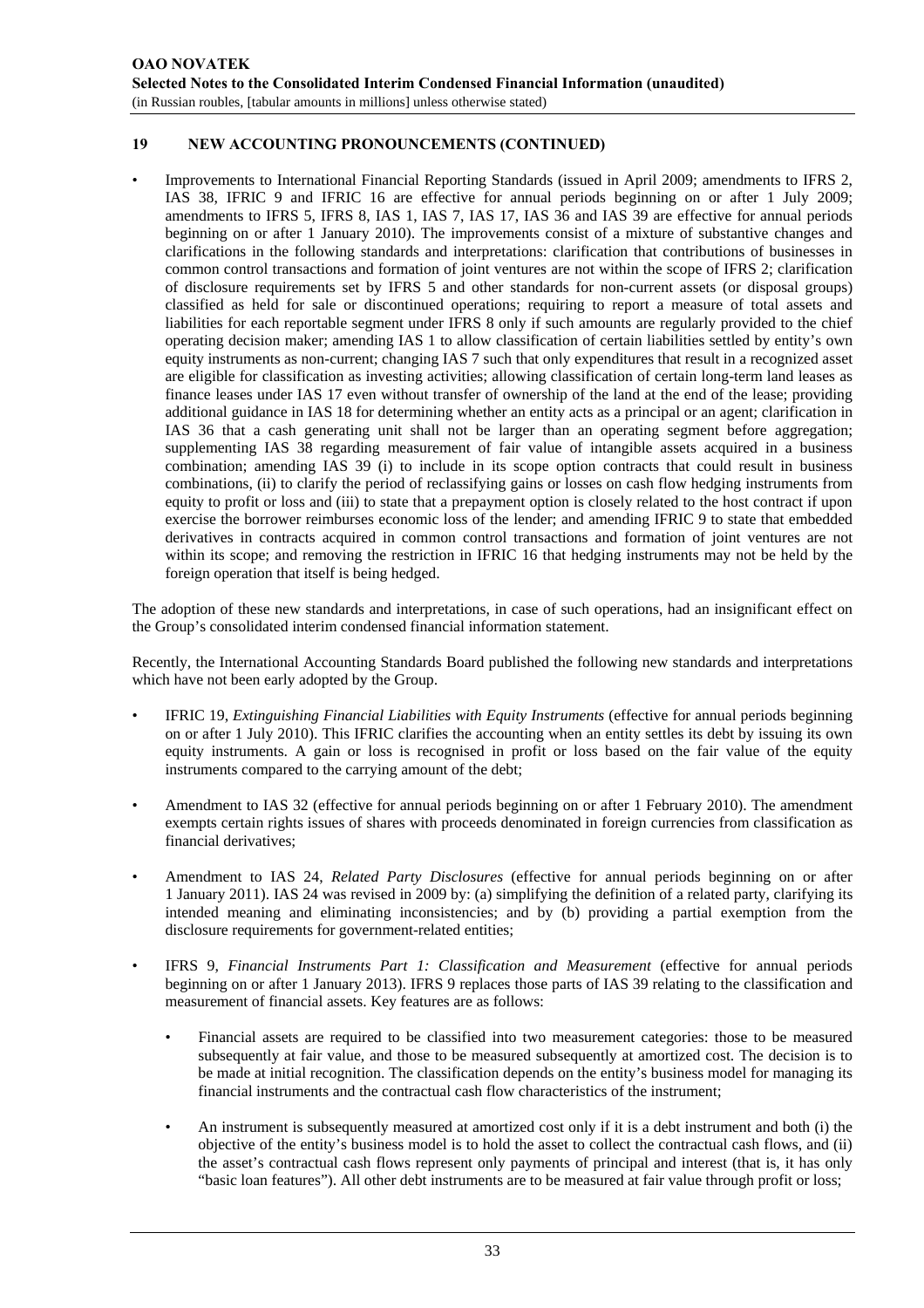#### **19 NEW ACCOUNTING PRONOUNCEMENTS (CONTINUED)**

- All equity instruments are to be measured subsequently at fair value. Equity instruments that are held for trading will be measured at fair value through profit or loss. For all other equity investments, an irrevocable election can be made at initial recognition, to recognize unrealized and realized fair value gains and losses through other comprehensive income rather than profit or loss. There is to be no recycling of fair value gains and losses to profit or loss. This election may be made on an instrument-byinstrument basis. Dividends are to be presented in profit or loss, as long as they represent a return on investment; and
- While adoption of IFRS 9 is mandatory from 1 January 2013, earlier adoption is permitted.

Unless otherwise described above, the new standards and interpretations are not expected to significantly affect the Group's consolidated interim condensed financial information.